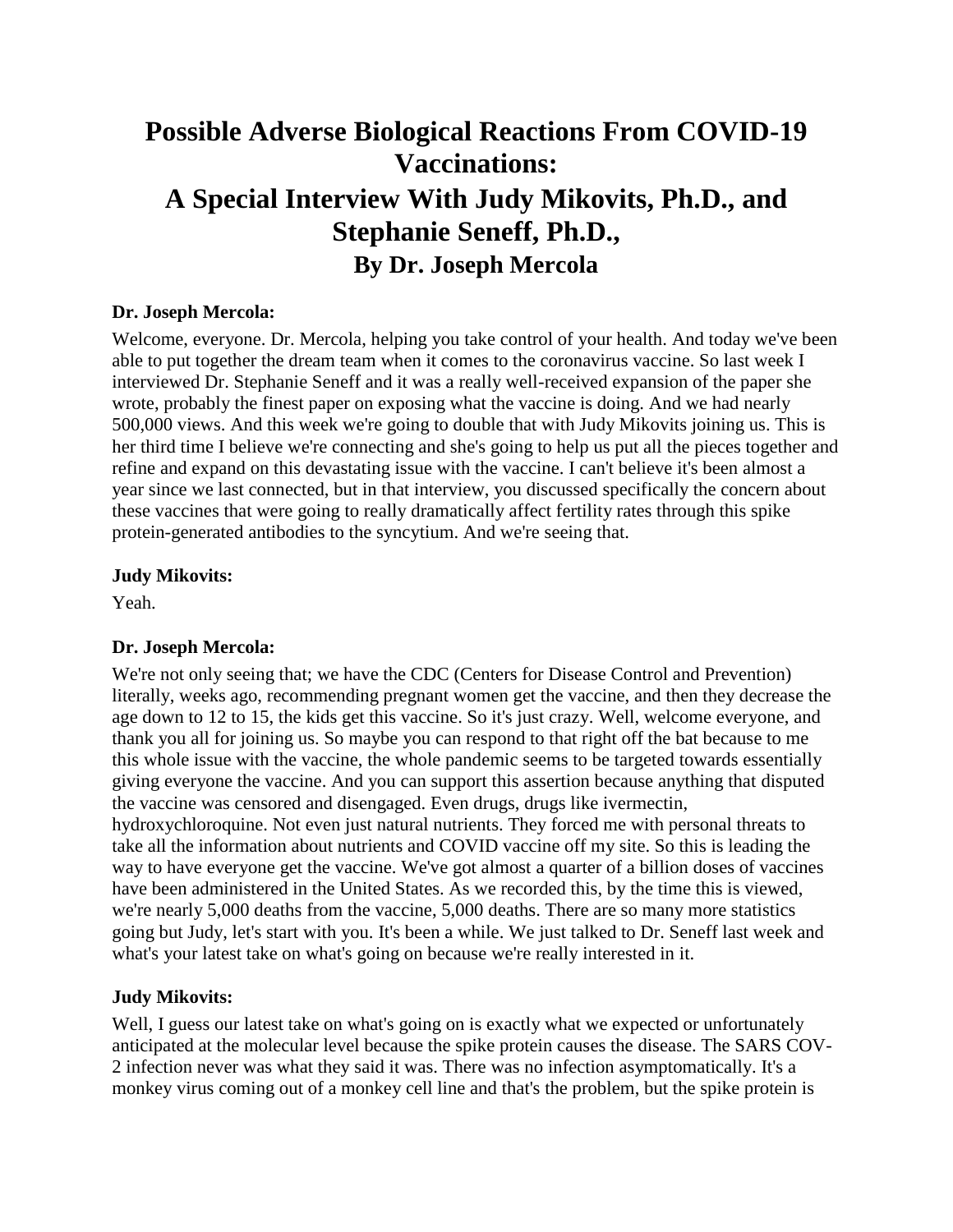clearly the disease. So you just injected the envelope of HIV (human immunodeficiency virus), XMRV (xenotropic murine leukemia virus–related virus) if you will, syncytin gammaretrovirus envelope, and SARS ACE2 receptor binding domain. That's not a vaccine as we've been saying. It is the disease-causing agent. It's a bioweapon. So now your cells are all producing that bioweapon and you're going to take out the innate immunity and NK cells and dendritic cells as we know with the HIV and the syncytin domains. You're going to disrupt your white blood cells, your immune response. You're going to turn on anti-inflammatory cytokine signature in every cell of the body and exhaust your natural killer cells' ability to determine infected cells. It's the nightmare we predicted.

#### **Dr. Joseph Mercola:**

Yeah. So have you had a chance to read Stephanie's paper?

## **Judy Mikovits:**

No, I haven't.

#### **Dr. Joseph Mercola:**

All right. Well, we can go over that in detail but-

#### **Judy Mikovits:**

That would be fun since I tried to, but I thought it would be fun.

#### **Dr. Joseph Mercola:**

It's definitely an incredible paper. It's like 40 pages.

## **Judy Mikovits:**

Well, I thought it'd be fun to see what I think without knowing.

## **Stephanie Seneff:**

Learn it from me.

**Dr. Joseph Mercola:** It took me two days to read.

## **Judy Mikovits:**

I am going to open it up right now.

#### **Dr. Joseph Mercola:**

One of the things that she exposed and it was just fascinating is that this spike protein that they're causing our body to produce, if you indeed received the vaccine, is that this spike protein is not the same spike protein that the SARS COV-2 virus has. It's completely genetically engineered. They substituted the nucleotides in the messenger RNA for methyl-polyuridine instead of just uridine or uracil.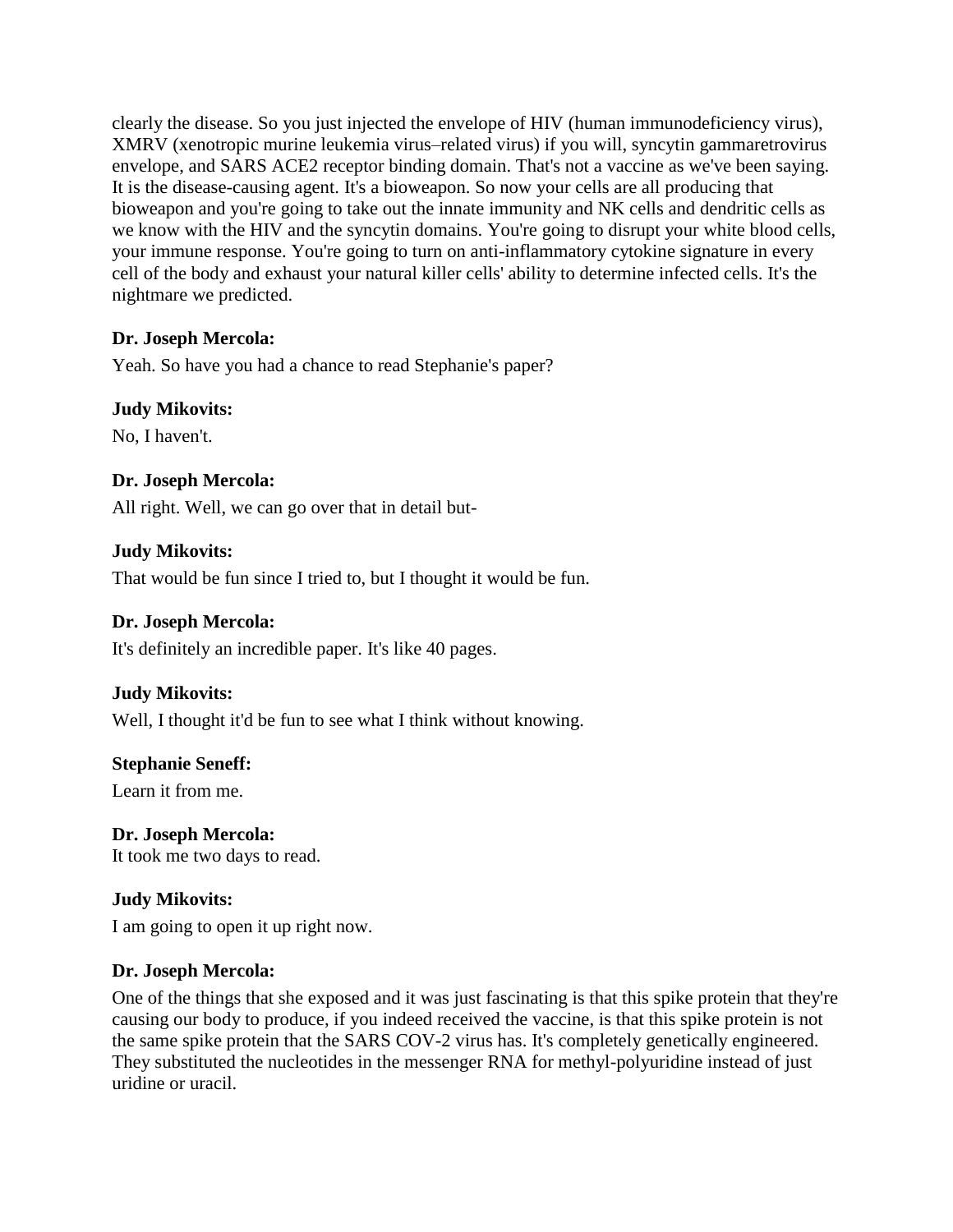## **Stephanie Seneff:**

Methyl, pseudo. Methyl-pseudo.

#### **Dr. Joseph Mercola:**

Pseudomethyl. Yeah, sorry about that. And then they've got these tags on there. So Stephanie, why don't you review that because you're the expert, you wrote the paper and just remind us what this spike protein is and how it differs. And then Judy can respond to that.

#### **Stephanie Seneff:**

Yeah, it was just really as I was reading the actual papers who were written by the people on Moderna who were describing their vaccine product my eyes got bigger and bigger because I was so shocked by what I was seeing. And they have a single-minded goal of getting the vaccine to go straight to the spleen, those germinal centers, and get those guys on fire, spewing out spike proteins and reacting to them and making antibodies. It's a single-minded goal of the industry to make this happen. And they will take every step they need to assure that's what happens, which is really a very bad idea because the last thing you want is all these antibodies to spike protein. Plus, the spike protein itself being expressed by your own cells and in some cases never turning off because as Judy knows, it can get into the DNA in which case you can sustain it for life.

#### **Stephanie Seneff:**

You'd probably pass it on down to your offspring. So that is just really, really disturbing. But the thing is that they modified the RNA to make it really sturdy so the enzymes can't break it down. They've got it all locked inside this lipid particle that's designed to look like an LDL particle, so it's a small nanoparticle. Those are really very dangerous in general, but this small nanoparticle containing this RNA that has been engineered to be very sturdy so that you can't break it down. Normally, your enzymes that are in your system would just break down that RNA, it's very fragile, but they've made it sturdy by putting in PEG (polyethylene glycol), by adding this lipid membrane and then the lipid is positively charged, which causes the cell to be very upset when that goes into the membrane of the cell.

## **Stephanie Seneff:**

But then I think maybe the most disturbing thing to me is they actually modified the code so that it doesn't produce a normal version of the spike protein. It produces a version that has a couple of prolines in it side by side at the critical place where this spike protein normally would fuse with the cell that it's infecting. So the spike protein binds to the ACE2 receptor once it's produced by the human cell, according to the vaccine instructions. But it's a modified version of the spike protein. It has these two prolines that make it very stiff so that it can't reshape. Normally it would bind to the ACE2 receptor and then it would reshape and go straight into the membrane like a spear. And because of this redesign, it can't do that so it sits there on the ACE2 receptor exposed.

## **Stephanie Seneff:**

And of course, this makes it much easier for the antibodies to be produced because I mean it can't hide its underbelly because it's been engineered to keep itself open. And that allows the immune cells to produce antibodies specific to that place where it should be fusing with the cell, the fusion domain. It messes up the fusion domain, keeps the protein open and prevents the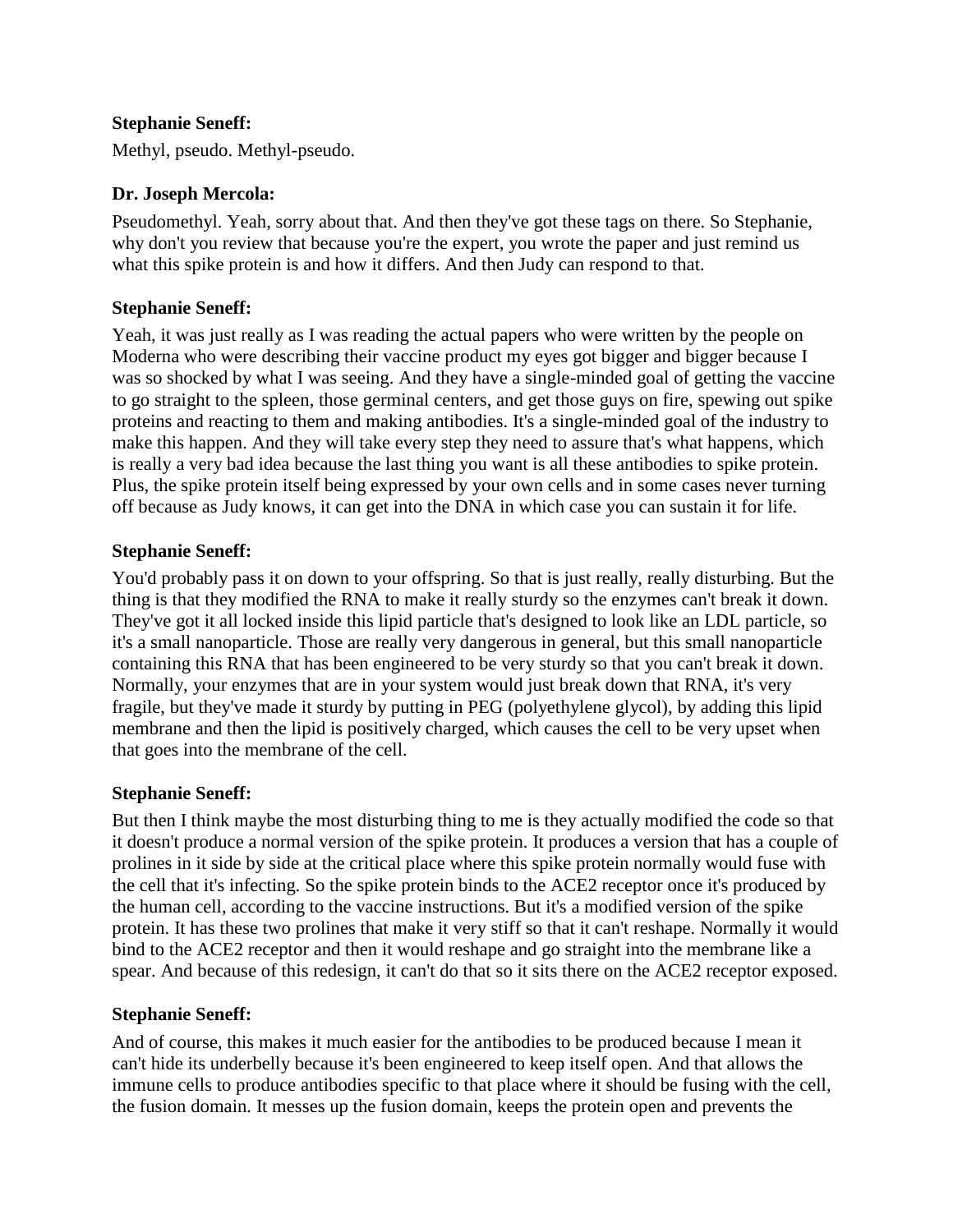protein from getting in, which means the protein and my guessing, it'll just stick there on the ACE2 receptor disabling it. And when you disable ACE2 receptors in the heart, you get heart failure. When you disable them in the lungs you get pulmonary hypertension. When you do it in the brain you get stroke. I mean, there are lots of nasty things that happen from disabling ACE2 receptors. So their body's going to be producing all these spike proteins in the spleen and then shipping them out and then they're going to get into the circulation and cause lots and lots of trouble, I would predict. And I don't know if Judy would agree with that.

#### **Dr. Joseph Mercola:**

Well, let me just insert something here before she responds and that these are shipped out in particle sizes that are between 20 and 40 nanometers, these exosomes, and they easily penetrate the cell membranes at that size. One more question for you, Stephanie. It just occurred to me, is the messenger RNA that's obviously been genetically altered to help produce the spike protein, the code that it's designed to produce, is that for the spike protein with the extra prolines that keep the protein open when it's attached to the receptor?

#### **Stephanie Seneff:**

Yeah. It's in the RNA code. And the other thing they've done with the RNA is they've stuck in a lot of extra Gs and Cs, which makes it much better able to make proteins. So they've redesigned the actual RNA of the virus in many ways. We mentioned the methyl-pseudouridines, but also everywhere they can, they're putting a G or C, and GC-enriched RNA is much better at making proteins. So it's turned up the game on the natural virus by a thousandfold, making the RNA much more willing to make a protein. So it'll make a lot more spike protein than you would've had from a natural RNA virus.

#### **Dr. Joseph Mercola:**

Okay. Yeah. So, Judy, with that information, this has got to be almost exponentially worse than you initially predicted a year ago. So maybe we can have your comments on it now.

## **Judy Mikovits:**

Well, yeah, exactly with that information, it makes it exponentially worse because all we're thinking is that, okay, one, the serious problem is that lipid nanoparticle as we said, but we've seen that in Gardasil and some of the newer hepatitis B vaccines, we've seen similar of those lipid nanoparticles. So we've got an idea of how to break those down, but when the RNA as Stephanie said, is not the RNA of a natural virus, they remove cleavage sites so it breaks down. And then you've got RNA as a danger signal expressing those GC-rich areas can look like patterns of bacteria and virus at the same time. So we use poly(I:C) [polyinosinic:polycytidylic acid]to signal the cell to turn on the type I interferon pathway. And because this is an unnatural synthetic envelope and you're not seeing  $poly(I:C)$ , you're not getting the type I interferon pathway, that you've bypassed the plasmacytoid dendritic cell, which combined with IL-10 talking to the regulatory B cells decides what subclasses of antibodies to put out.

#### **Judy Mikovits:**

So you've bypassed the communication between the innate and adaptive immune response so you've missed the signaling of the endocannabinoid receptors with those lipid nanoparticles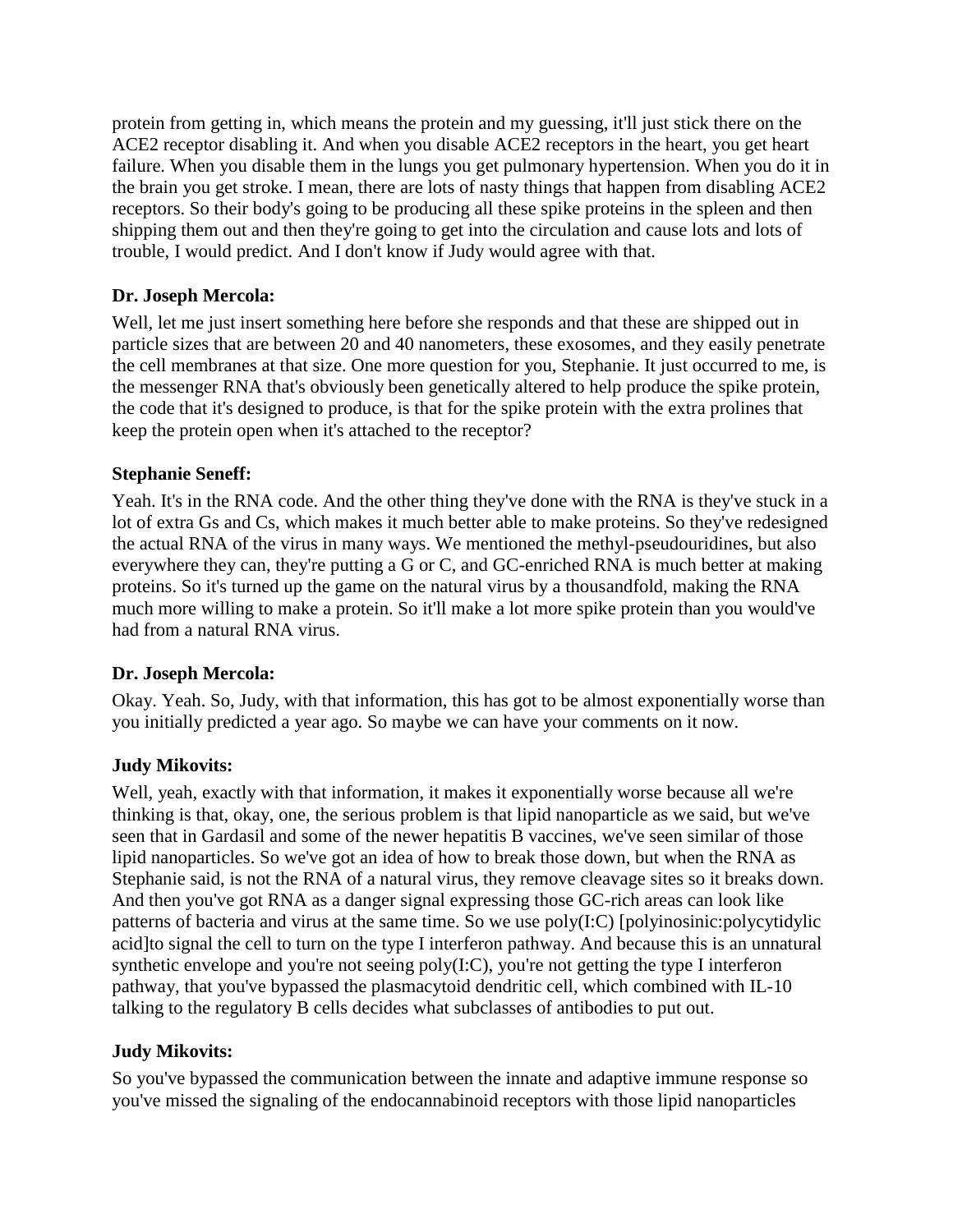being 30 to 50 nanomolars is about half to a third the size of the natural viral particle. And this is how we always determine the difference between exosomes and viruses because viruses are about 100 nanomolars. You still can't filter them away from it easily.

#### **Dr. Joseph Mercola:**

Is it nanometers, not nanomolar?

### **Judy Mikovits:**

Yeah. Sorry, nanometers. Yeah, nanometers. So the size of the virus is like one-third of the normal virus. So this is how on an electron micrograph we distinguish exosomes, extracellular vesicles. It's not that they're not there and the diseases and interestingly, they carry these defective messages. That's one of a large part of Dr. [Francis] Ruscetti and my work over the last 30 years is to say you don't need an infectious transmissible virus, these defective viruses all the way through HIV and everything we're seeing, just pieces and parts of these viruses are worse as Stephanie is saying because they also turn on danger signals. They act like danger signals and pathogen-associated molecular patterns. So it synergistically just leaves that inflammatory cytokine signature on that spins out of control your innate immune response. It just cannot keep up with the myelopoiesis. So you see a skew away from the mesenchymal stem cell towards a TGF-beta regulated hematopoietic stem cells. So you could see the bleeding disorders on both ends. You can't make enough firetrucks to send to the fire, whether it be eosinophils, all your innate immune response can't get there, macrophage subsets, so can't do it. And then you've just got a total train wreck of your immune system.

## **Dr. Joseph Mercola:**

Yeah.

## **Stephanie Seneff:**

This makes so much sense. And in fact, I'm really excited to hear Judy talk about some of this stuff because I was just reading over the weekend about this type I interferon, which I think is actually very, very interesting with respect to these vaccines because we are seeing several different kinds of evidence of herpes and varicella infection, shingles, people getting shingles right after the vaccine or getting herpes or getting a cold sore, herpes flare-ups. So basically you've got these latent viruses that are not bothering you at all until your immune system gets completely distracted by this crazy thing going on in the spleen with all this messenger RNA and all these spike proteins. The immune cells are distracted from their other job of keeping these viruses in check. And so you get these other conditions showing up and there are several. Facial palsy, for example, Bell's palsy, there are like over 1,200 cases of Bell's palsy reported after the vaccine in the Vaccine Adverse Event Reporting System. And Bell's palsy, when you look at the research of what causes that, they really point to the herpes virus and the varicella virus as being the source of Bell's palsy. So what you're seeing I think is a suppression of that. And I'd like to hear Judy's take on that. And type I interferon system is what you need to keep these guys in check.

## **Stephanie Seneff:**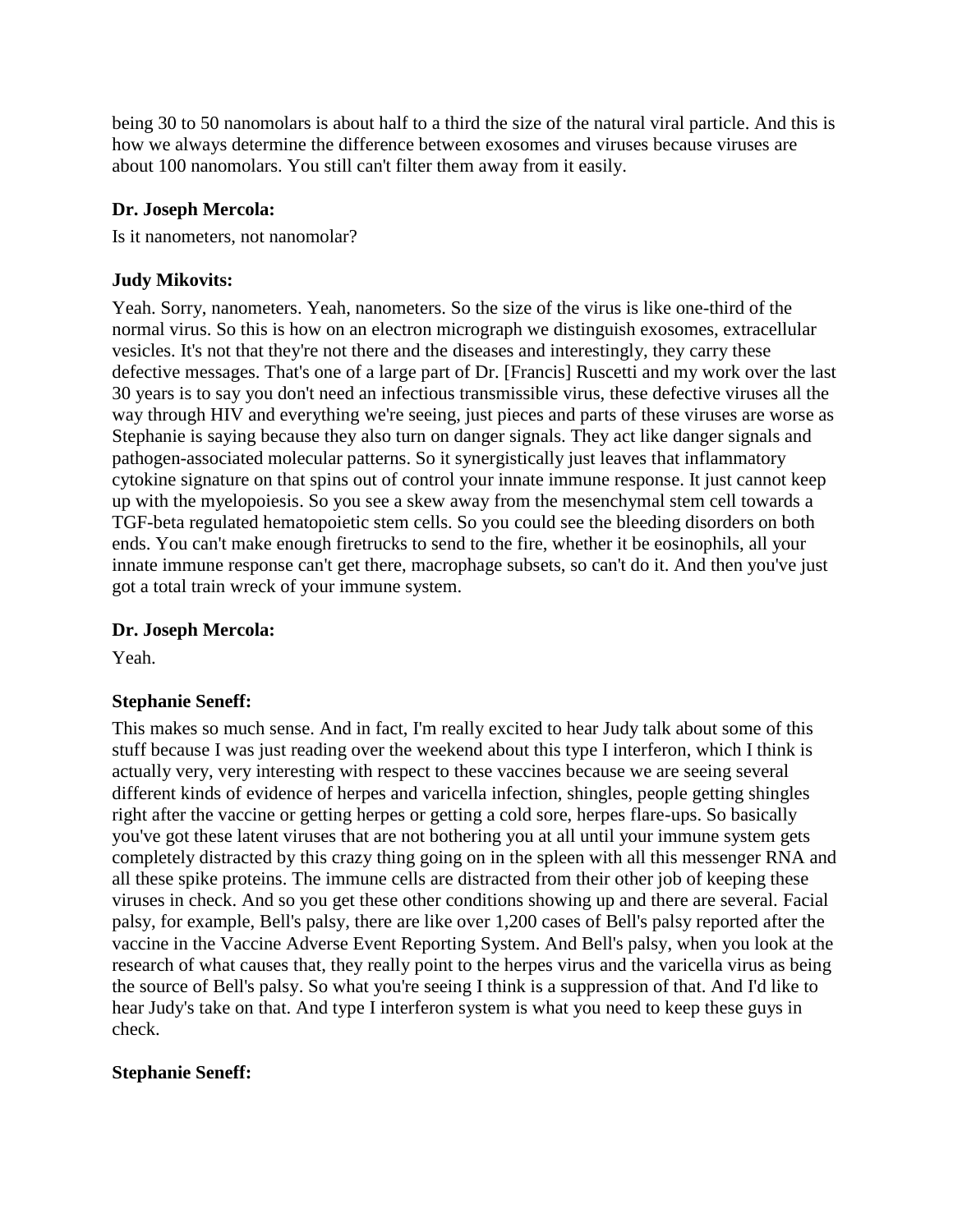And so those viruses are getting enabled and they're causing symptoms. And then that is actually a very bad sign. I've looked over the weekend, I looked at a lot of data to see that if a woman who's pregnant has a herpes flare-up during pregnancy, she has a twofold increased risk of producing an autistic son. And also people who have Parkinson's disease, they had a study on 200 Parkinson's patients compared to 200 age-matched, gender-matched controls, six of those Parkinson's patients had at least one episode of Bell's palsy in the past, whereas none of the controls had. So it looks to me like the Bell's palsy is an indicator of a future risk of Parkinson's disease. And if you get a herpes flare-up in pregnancy, and of course, they've done experiments with mice, they know they can cause the offspring of a pregnant mouse to become autistic just by giving immune flare-up.

## **Stephanie Seneff:**

And it's a well-known way to produce autism in the offspring is to have an acute immune response by the mother mouse during pregnancy. So I think we're asking these pregnant women to go get this vaccine, not only have the potential to abort the baby, potentially not being able to have another child after that is a real possibility, I think, or to end up with a child with autism or maybe some other kinds of problems because of that intense immune flare-up during pregnancy, which is a very dangerous thing for the baby, I think.

## **Dr. Joseph Mercola:**

Yeah. So there's not much better person to address this than Judy because interferon, as I understand from reading your most recent book, is the catalyst for her going into science once you saw it discussed in the front cover of Time Magazine. And she addressed a big portion of her initial scientific career studying it. So why don't you take it from here, Judy?

## **Judy Mikovits:**

Yeah, exactly. Type I interferon and it's interesting because we're always talking about type I versus type II responses. And unfortunately in the field, the language the clinicians call type I and type II are very different things than the research immunologist people because of course type I is not the innate immune interferon. Type I responses are adaptive and the gamma interferon. So the innate immune interferon is your whole frontline. And we know from my initial work, remember AIDS patients, people who got AIDS from HIV had a dysregulated type I. So they could make gamma interferon, rather it was skewed towards TH-2, IL-4, IL-5, towards parasites, worms, helminths. That's a type II response and isn't it curious that we have that ivermectin and anti-parasitics work.

## **Judy Mikovits:**

There's a paper that I used and probably have used it, Dr. Mercola, in all of our talks and I know Stephanie and I usually put it on the screen, it has to do directly with what she's saying again about another family of viruses, the herpes viruses. And the paper's called "War and Peace Among the Microbes." So what we always saw in AIDS patients, and this was the age-old argument of "Is it herpes viruses causing AIDS, HHV-6 causing ME/CFS?" that were long associated. And it's not until the virus families partner up, the retroviruses take out the type I interferon pathway as does Borrelia as they dysregulate the plasmacytoid dendritic cell. Then the HIV sequences do most of their damage to the monocyte, macrophage, where Stephanie just said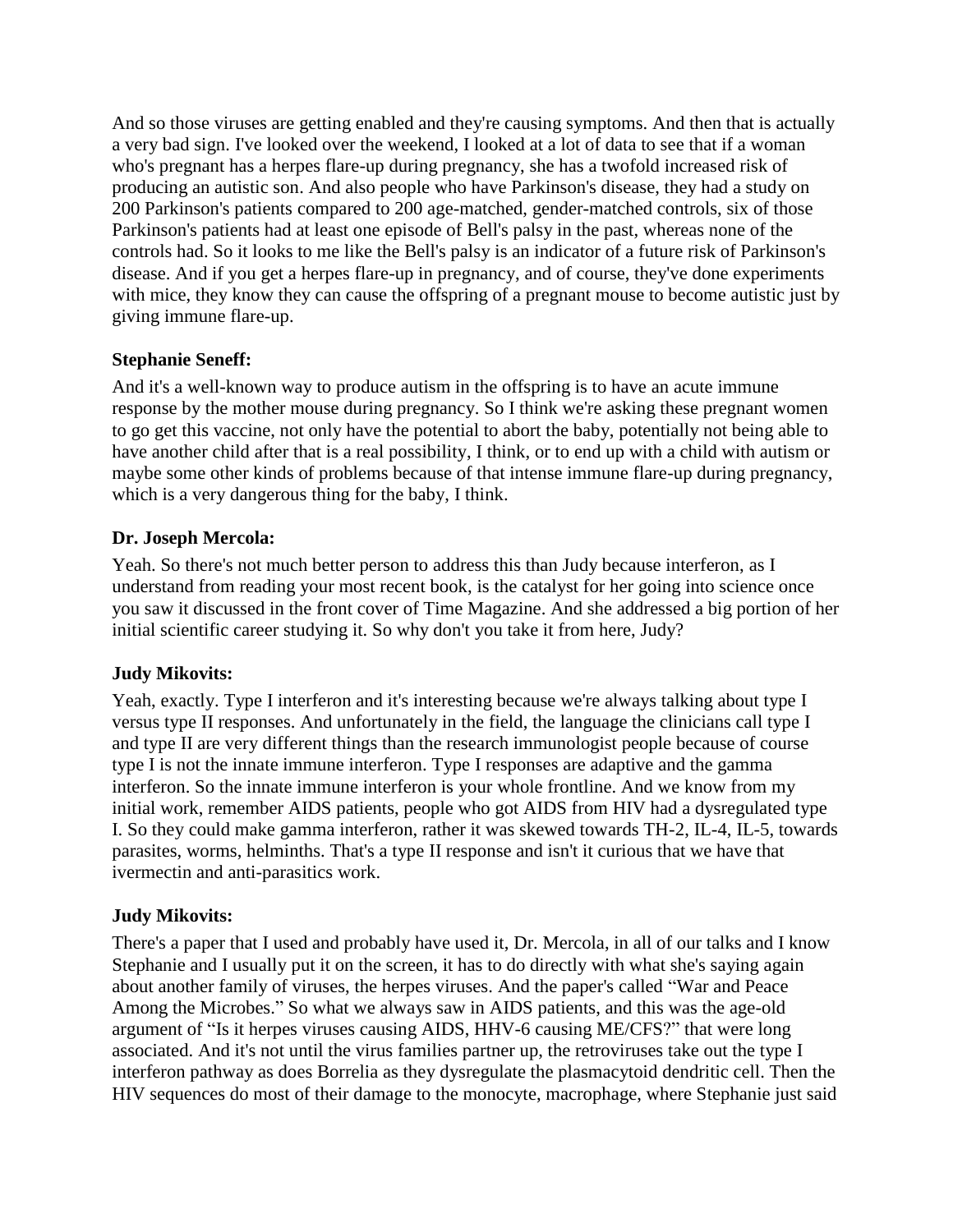it's kept latent. So she mentioned GC-rich regions in the sequences. Those regulate DNA methylation pathways, which then silence the virus.

#### **Judy Mikovits:**

So at multiple levels, you cut out your frontline troops, you direct the responses, as Stephanie said in the beginning, directly to the spleen, send everybody to the spleen for the explosion, but you bypassed the mucosal surfaces and the resident stem cell monocyte, macrophage. So every single tissue like alveolar macrophages in the lung, Kupffer cells in the liver, that was my Ph.D. thesis, is if you kept the viruses latent then they don't stimulate those cascades, which can be organ system-specific. And this is what we saw caused AIDS. HIV did not cause AIDS. You needed more than one pathogen to take out natural killer cells in the case of Borrelia. And then think about mycotoxins and the part, so you're damaging, you're synergizing the ability to dysregulate the innate and the adaptive, and then you dysregulate the activation of your endogenous viruses, your endogenous syncytin, and your gammaretrovirus envelope is expressed.

## **Judy Mikovits:**

You're seeing synthetic or non-self or in the back. And then again, you're seeing the sequences from activating the latent viruses like herpes viruses, which are also in part regulated by DNA methylation. So they tether to the inside against the nuclear membrane. So you've got herpes virus coinfected cells with HIV or retrovirus because you've got your gp120 sequences on the spike protein in these sequences. And you've got the XMRV gammaretrovirus sequences, which are syncytin. So syncytin is like Velcro, so anywhere syncytin is around, you're sticking cells together so that causes inflammatory responses. You break down, sorry, the megacarrier sites. So you break down your platelet responses. It's just an explosion of a nightmare of crippling every area of your immune response.

#### **Dr. Joseph Mercola:**

Yeah. So just to backtrack a bit for those who may have not watched your earlier interviews where we discussed this, but the SARS Cov-2 spike protein that we're talking about very clearly now has been shown to be engineered. This is not something that spontaneously mutated. And it's evidenced by the fact that you have this HIV protein integrated into that. So can you confirm that and give more details on it? And did you also say the XMRV protein is within that?

#### **Judy Mikovits:**

Yeah, because the gammaretrovirus, our endogenous gammaretrovirus is called HERV-W (human endogenous retrovirus type W). And HERV-W is all the way back in genesis in our original endogenous genome. So HERV-W expresses only Human Endogenous Retrovirus-W, it's the gammaretrovirus that expresses only the envelope. That envelope protein is called syncytin because in retrovirus envelopes the envelope alone is enough to cause the disease. They're calling it the spike protein, just to throw us all off. And as we know, if you culture it using the Baric-Shi Zhengli "no-see-um" method, what did we do? We introduced a mutation into an infectious molecular clone. We grew it in a cell line, Vero E6 monkey tissues that have SIV and other gammaretroviruses because those are the cell lines we've been using in Fort Detrick and Wuhan since the mid-1990s mixed with a lot of [inaudible 00:23:29] tissues.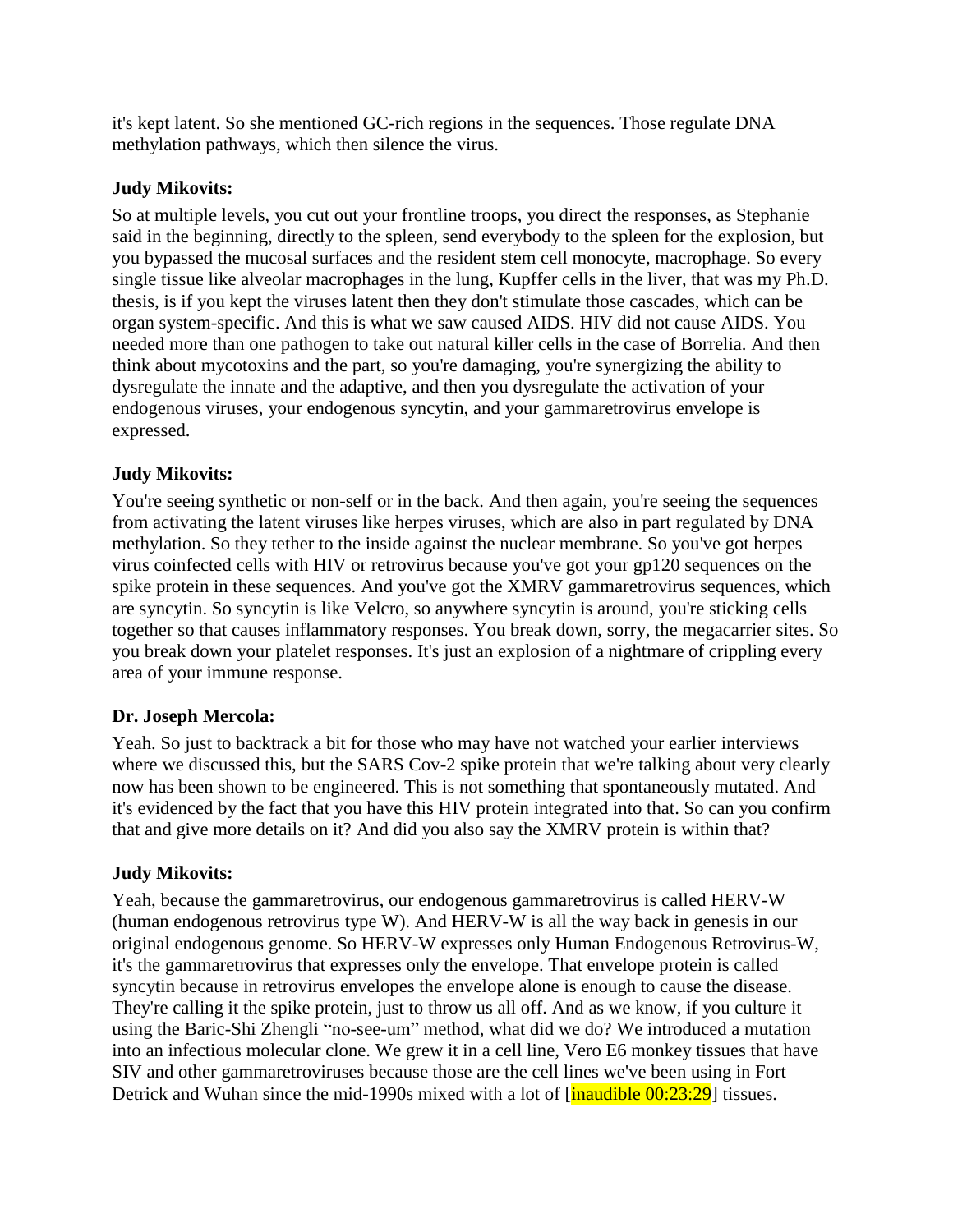So when you introduce a faster-growing strain and virus into the cell line, it's called "no-see-um" because as it replicates really fast without editing functions, the virus can't go back and fix the mistakes like our DNA polymerase does. So it goes right through it, makes mistakes and you have a recombinant in every fermentation process. So the spike proteins then in a method you can't detect, you're going to change the expression of the protein. So syncytin is the gammaretrovirus, it cross-reacts with the mouse and monkey gammaretroviruses. Monkeys, mice, all have syncytin. And then so your endogenous viruses express especially during hormonal cycles. And when it's expressed in the wrong place, like in the brain and the spinal cord, it's long been associated with the inflammatory disease and the destruction of the myelin sheet in multiple sclerosis.

## **Judy Mikovits:**

So syncytin expressed in the wrong place gives you the multiple sclerosis diseases, the paralytics diseases. We know, as Stephanie just said, Parkinson's associated with type I interferon responses. Kent Heckenlively wrote a book with Joe Cummins about type I interferon. We've dug into it a lot more in "Ending Plague," hopefully, our last book. We're now starting to appreciate really that there is a low-level expression of our endogenous virome all the time and that in our innate immune response it's trying to shape and educate our type I interferon pathways. And at least there are alpha, beta one, two, three. There are a lot of type I interferons that really fine-tune the innate immune response to keep the flame, I say the dimmer switch, on. Inflammation is now at the heart of all of these diseases.

#### **Judy Mikovits:**

So it's absolutely fascinating, and the final problem that is the biggest problem is these exosomes because as we've mentioned, your body's exosomes are like your cells' response to express its regulatory RNAs, small inhibitory RNAs, long-chain non-coding RNAs, which Dr. Ritchie Shoemaker has long associated with people with chronic Lyme and ME/CFS and the TGF-beta I pathway. Remember I just said, TGF-beta 1, that's the master switch to turn on which type I, which myelopoiesis. We see cancers younger and younger accelerated so it's just accelerated death. But these exosomes are packaging not only RNA that you're making, but now you've dysregulated the methylation machinery so you've woken up your endogenous virome and then those RNAs like syncytin are going to be expressed.

#### **Judy Mikovits:**

And that's why we're seeing older and older women saying, "Oh, there's menstrual cycles." And remember in ME/CFS (myalgic encephalomyelitis/chronic fatigue syndrome), you saw the problems magnified at puberty and menopause. So when those hormones change and you've crippled your liver Kupffer cells or they have to manufacture, they lose latency of the viruses and just continue to totally disrupt the type I interferon pathway. So it's actually diabolical and sinister as we appreciate going back to our friend, Dr. Tony Fauci. What did he do?

## **Dr. Joseph Mercola:**

Your friend.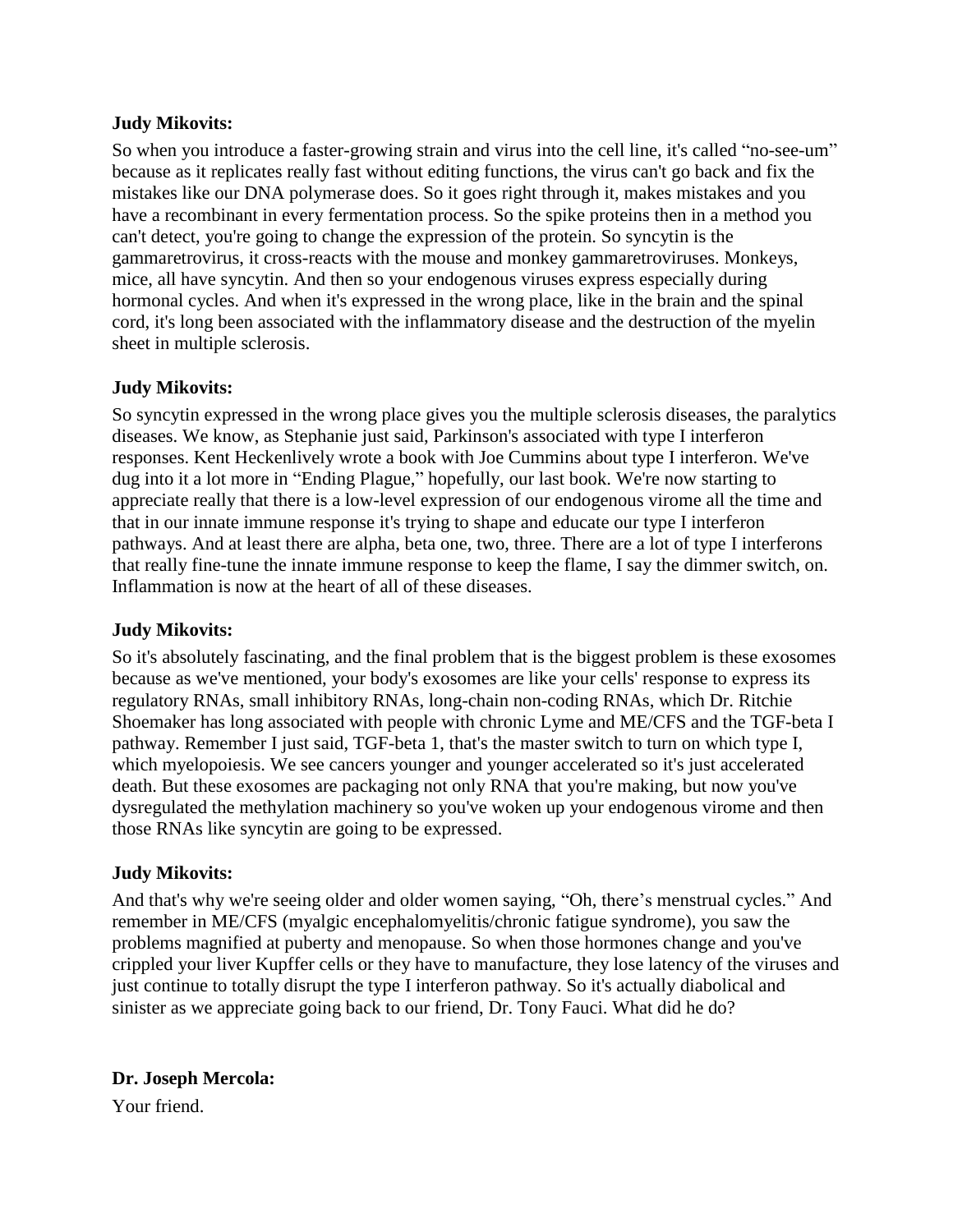Yeah, no, I don't think he's anybody's friend, but it doesn't really matter to me if he knew how little we thought of him. Anyway, so at any rate, so we're interested, these problems are fascinating. What Dr. Toni Fauci did when he said, oh, XMRVs, gammaretroviruses have nothing to do with ME/CFS.

## **Judy Mikovits:**

What we knew was the envelope protein alone caused disease. So all you had to do was express your endogenous. So when I was locked out of the lab, all the data removed and all the clear evidence – what did everybody say I fabricated at the meeting, September 26, 2011? Oh, the figure that had to do with use of 5-aza-cytidine, decitabine, a drug we used in cancer to terminally differentiate tumor cells and restore the balance. Oh, why? Because we restored the methylation machinery. We restored everything. So every avenue of what we found in HIV AIDS, the pathways of synergies, and what we found in disease. So Dr. Tony Fauci said, "Oh, it's an endogenous virus." As if your endogenous virome forgets how to be expressed. No, God gave us that delicate communication orchestration of these immune responses *[inaudible]* 00:29:14]. So he says ME/CFS and chronic Lyme disease and autism clearly associated with dysregulation of type I interferon. Why did Ampligen work? What was Ampligen? Oh, Poly(I:C) to stimulate that pathway.

#### **Dr. Joseph Mercola:**

There's so much we can talk about and we are going to discuss this further in our next interview of your upcoming book, "Ending Plague," but I want to stick and focus on the COVID-19 vaccine first. One of the reasons I wanted you on was that Stephanie discovered or learned exactly how this virus, not that how this virus; how the spike protein messenger RNA can actually be converted through the reverse transcriptase enzyme embedded in our DNA and converted to DNA and then integrated into the genome. And this is something you're very familiar with. You've been working on this type of research for decades. So I really wanted you to share your insights on that specifically.

## **Judy Mikovits:**

That is that pathway. So when your genome is waking up, when you activate latent and defective viruses, you turn on reverse transcriptase, you turn on the virome. So how are retroviruses silenced? DNA methylation. You throw in a lot of GC-rich regions. You've got that synthetic viral particle. You've woken up your herpes viruses, they're silenced, DNA methylation. As our soil is depleted in minerals, S-adenosylmethionine. We have people with all of these methylation defects. So yeah, so you've got all of the viruses activated, latent and other. You have recombinant events and you basically destroyed – this is why I said the first people who are going to die are people with inflammatory conditions, those 32 people. I've even shown you that slide from the very beginning.

## **Judy Mikovits:**

And Stephanie knows we've been showing that slide in autism 1. This is how Dr. Klinghardt and others, this is why Jeff Bradstreet, using GC maps, who's going to die first? The people with the cancers from the vaccine injuries as the vaccines have been contaminated with animal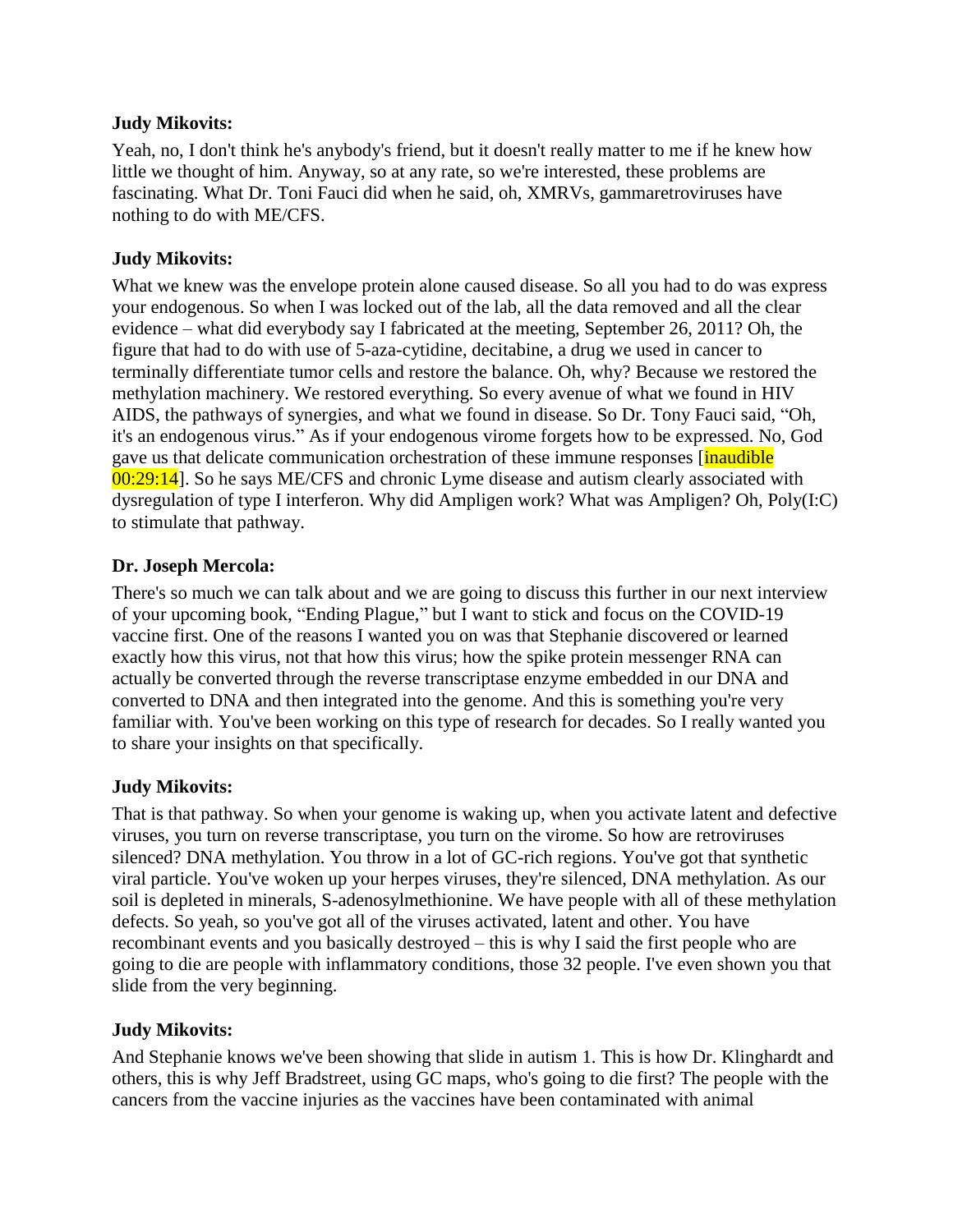gammaretroviruses for years. So those people are the ones most likely to sustain the quick injury because they already have at the heart, all the way back, Dr. Jonathan Kerr, the first things I did in 2006 is get that type I interferon pathway on and restore DNA methylation. So dimethylglycine right now as a supplement along with glutathione because you've got to keep the flame turned down so that the pathway doesn't get further. So everything about this vaccine goes back. This is why people with HIV-1 infections, this is why people with diseases that look like that, that inflammatory signature disease, multiple sclerosis; anybody with these genetic pathways epigenetically dysregulated by the toxins, that's why aluminum, everything we know in vaccine injury is translatable to this problem and we can fix it.

## **Judy Mikovits:**

So yes, it's a problem, but you, Joe, Stephanie, we've been addressing this problem for at least in my life, the last 15 years. So the solutions make sense. They're the same solutions, ivermectin, hydroxychloroquine, low-dose antiretroviral therapy, rather natural product or otherwise so we can educate our immune systems. Type I interferon, peptide Ts, cannabis, all those things we've been talking about for the last three years. We predicted the problem. And now that the problem is, yes, it's far worse than we expected, but I don't see gloom and doom. I see an opportunity, but we have to make it evident that we appreciate the mechanisms.

## **Dr. Joseph Mercola:**

What I want to understand is a deeper level too because we are giving these messenger RNA vaccines and in a moment I want you to give your impression of how the Johnson & Johnson adenovirus vaccine differs from that. But essentially we're giving this messenger RNA, which is being converted back to DNA and integrated into the genome. So essentially these people who are immunized are essentially producing these genetically altered spike proteins on a regular basis, in many cases for the rest of their lives. And what you mentioned about the GC-rich residues activating the latent viruses, when these viruses are activated, do these sequences also get integrated in our genome?

## **Judy Mikovits:**

They can, but it depends on the defective levels that you need. You need an integrase gene along the same time. So the answer is yes. And even if a portion gets in, but you won't integrate in the genome because the sequences won't be expressed unless a cell is dividing. So when you're at homeostasis in your immune system. So the people at most risk are people with cancer or with inflammatory diseases because by definition cells are dividing. As Stephanie said in the beginning when you start to see wounds and skin lesions and things where it's clear a herpetic infection is going on, what you have to do is restore the balance to the playing field. Go use a combination of drugs to enhance methylation like dimethylglycine. That's not even a drug, that's a nutrient. You can use dimethylglycine, betaine.

## **Dr. Joseph Mercola:**

I'm assuming trimethylglycine would work too.

## **Judy Mikovits:**

Both. Yes.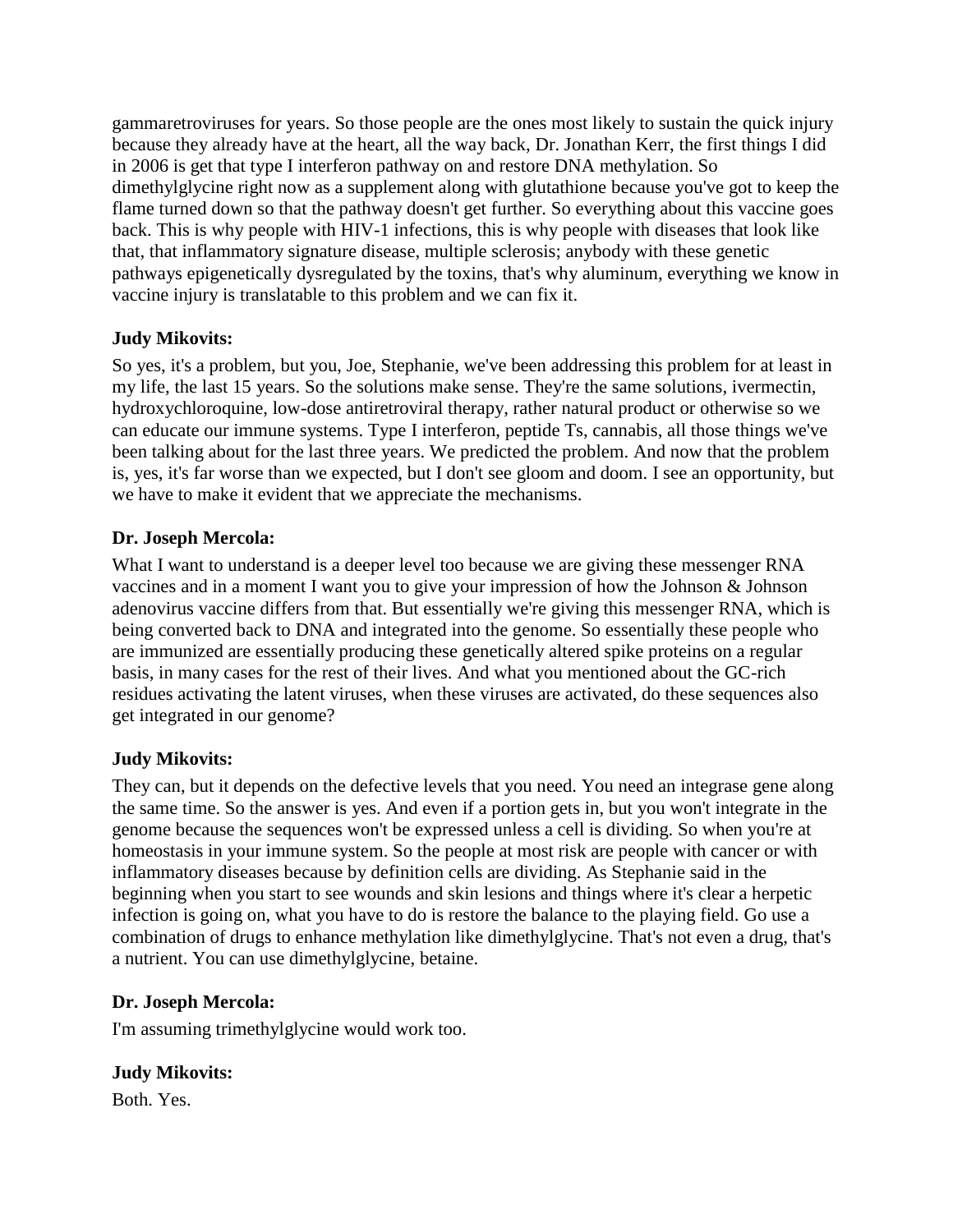### **Stephanie Seneff:**

That's betaine. I think that is trimethylglycine, betaine.

#### **Judy Mikovits:**

Yeah. Betaine is trimethylglycine.

### **Stephanie Seneff:**

B10 and betaine, oh, that's good. It's interesting that it's glycine too because I have a feeling that relates to glyphosate.

#### **Judy Mikovits:**

Correct, because you're crippling your  $\left[\frac{\text{inaudible } 00:35:52}{\text{inadible } 00:35:52}\right]$  so I've been encouraging and we've been looking at, keep the playing field level. All of the viruses are activating and this is what we've known. We've always seen the bigger problem is the extracellular vesicles packaging all that RNA because the only time under electron microscopes where you can – and this is always the argument of Kaufman and others who say, "Oh, it's just the extracellular vesicles and there aren't viruses." No, the extracellular vesicles are there, but they can package defective viruses. They can pick up all that RNA because that's their job.

#### **Judy Mikovits:**

The macrophages are going to take that and then drive it into, and then the cells are going to send the firetruck to the fire. So we never see a disease like let's just say autism, CFS, AIDS, everything we saw, under the electron microscope you see 10 times more exosomes in these patients, even if you don't find any virus at all. And so the virus in the signaling pathways are totally dysregulated. So those people have to be protected because they already have membrane problems, cholesterol diseases. Then you're going to crank up and further dysregulate ACE2 receptors in those and  $\left[\frac{\text{inaudible } 00:37:24}{\text{inadible } 00:37:24}\right]$ . So I see the problem, almost worse with the synthetic lipid nanoparticles.

#### **Dr. Joseph Mercola:**

Sure. Stephanie, I'll give you a chance to respond because [crosstalk 00:37:34].

#### **Stephanie Seneff:**

Yeah, this is all very fascinating.

#### **Dr. Joseph Mercola:**

What's your take on that?

#### **Stephanie Seneff:**

Yeah. I want to say that I told Judy, sometime ago that I was really, really determined to try to get her stuff and my stuff to merge. And I think we're a lot closer to that now than we were a year ago. I hope Judy agrees with that, but I got really hung up on this prion angle towards the end of our paper. We knew about some hints about a spike protein being a prion. And at the time we decided maybe it's too immature, we'll leave it out of the paper. And then one of our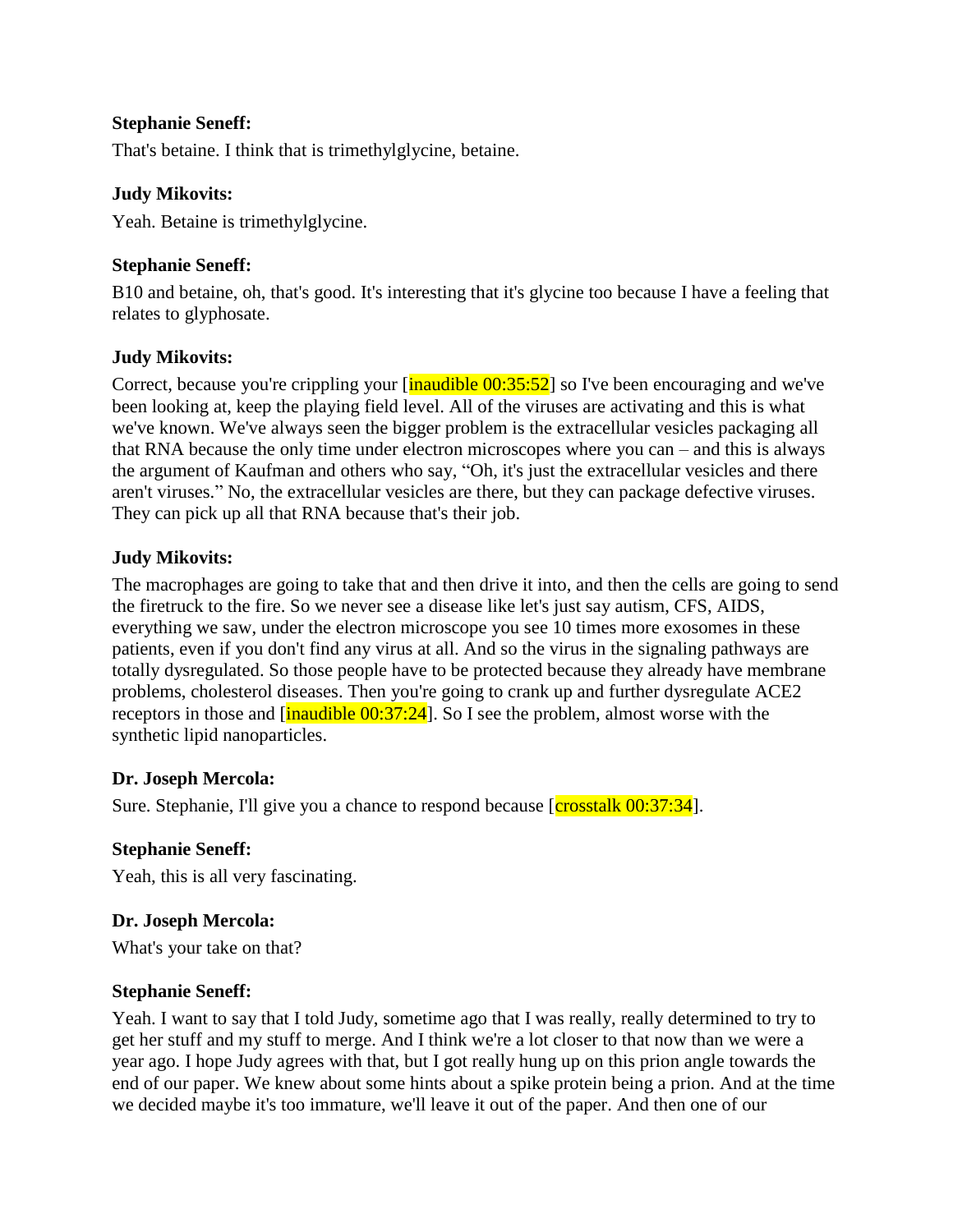reviewers luckily said, "You need to cover this." And so we went back to the drawing board and looked deeper and I think we dug out a gold mine.

### **Stephanie Seneff:**

I mean, it's absolutely terrifying to me. And I'm now thinking that maybe the worst aspect of these message RNA vaccines because they're producing this abnormal spike protein that doesn't want to go into the membrane. Prion proteins are known to be typically membrane proteins in the membrane. They're alpha-helices in the membrane and then they misfold and become beta-sheets in the cytoplasm, and that's what leads to the prion problem. They form like a crystal that draws in other proteins and makes this big mess of these and builds these fibrils and whatnot that are things like Alzheimer's plaque. The main prion protein is PrP, which is in Creutzfeldt-Jakob disease, which is the human form of mad cow. And we had all that mad cow stuff going on with the cows in the U.K.

#### **Stephanie Seneff:**

Everyone knows about that. It's a sort of protein source infection. It's quite wild because there's no DNA involved, no RNA involved, just protein. But the thing is when you have produced a version of messenger RNA that knows how to spew out tons of a prion protein, the prion proteins become problematic when there's too many of them and the concentration is too high in the cytoplasm. And these spike proteins that these messenger RNA vaccines are producing, first of all, they're producing many because they've manipulated the RNA to make it better able to make protein. And they're making this version that isn't able to go into the membrane, which I think is going to encourage it to become even more likely to become a problematic prion protein. And then when you have inflammation, it upregulates alpha-synuclein, which isn't a prion protein.

## **Stephanie Seneff:**

So you're going to get alpha-synuclein drawn into misfolded spike proteins into a mess inside these dendritic cells in these germinal centers in the spleen. And they're going to package up all this crud into these exosomes and release them. And they're going to travel along the vagus nerve to the brainstem and cause things like Parkinson's disease. So there's actually a very well-known story around Parkinson's disease that's exactly that. It starts in the spleen and people can have the alpha-synuclein misfolded in the spleen long before they have evidence of Parkinson's disease. Eventually, it makes its way to the brain and it goes there along the vagus nerve. All of this has been shown in multiple papers that talk about Parkinson's disease. So I think this is a complete setup for Parkinson's disease. And what may happen is that because they got this vaccine, they get Parkinson's disease five years earlier than they would have gotten it otherwise is basically what I'm thinking.

## **Stephanie Seneff:**

It's going to push forward the date at which someone who has a propensity towards Parkinson's is going to get it. And it's probably going to cause people to get Parkinson's who never would have gotten it in the first place because of this vaccine. And especially if they keep getting the vaccine every year, is what it's looking like now. Every year you do a booster, you bring that date that you're going to get Parkinson's ever closer to the present every time you get one of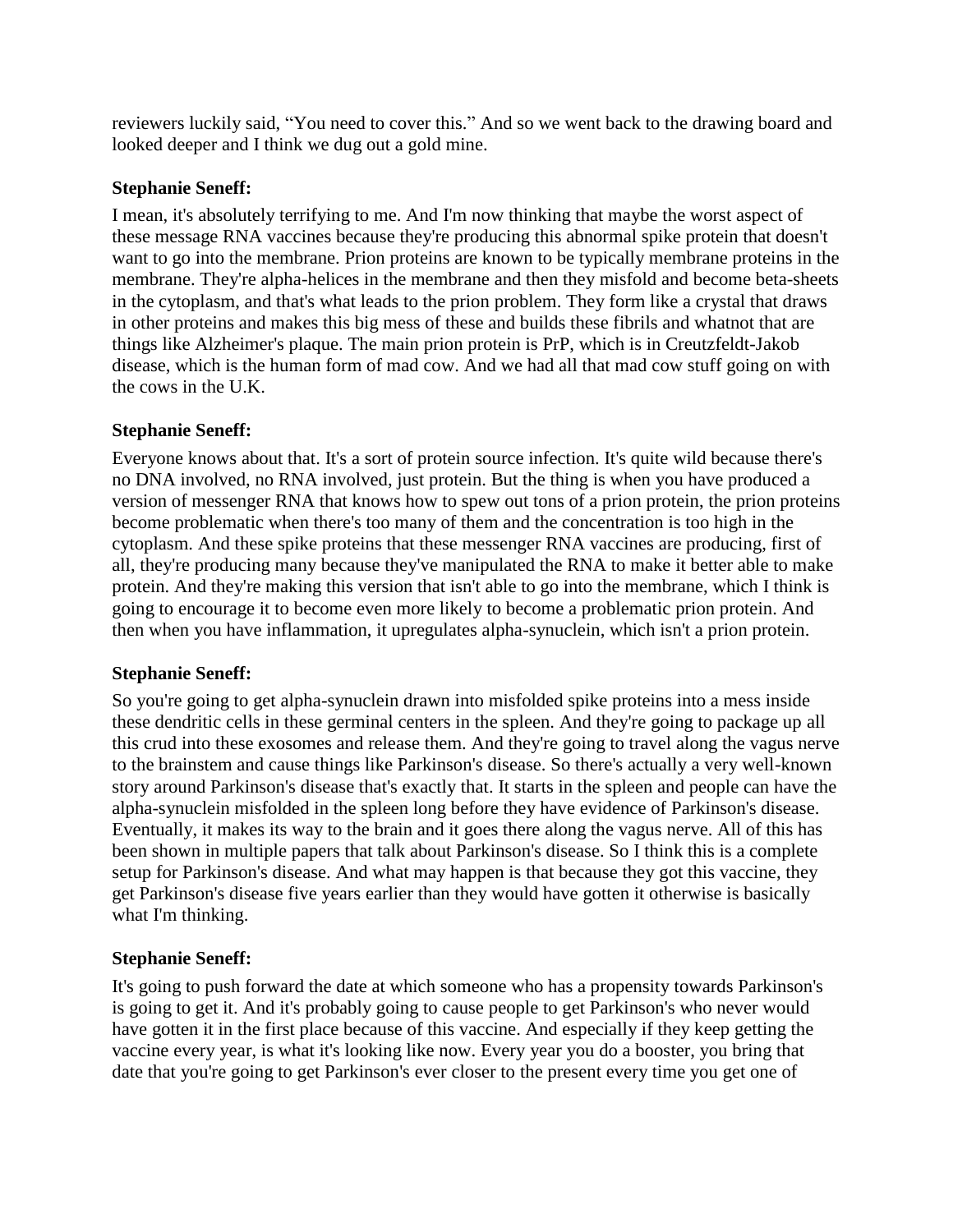those vaccines. That's what I'm guessing from this, just very, very logical. And it really matches incredibly well with the Parkinson's story that's well-known.

## **Dr. Joseph Mercola:**

That's good information. Let me go back just to tie up the loose ends on these vaccines. The Johnson & Johnson vaccine is adenovirus, it's not specifically a messenger RNA vaccine, some people believe it's more dangerous and I'm wondering what your views are on it and maybe explain the differences between the two vaccines.

## **Judy Mikovits:**

Well, as you've just mentioned, it's an adenovirus vector expressing the protein. So you're already expressing the HIV and the XMRV envelope and the syncytin, the HERV envelope, and the ACE2. So you're already expressing those in the vector. So that's a classic gene therapy vector. And it goes through a couple of rounds of replication. So with respect to the previous conversation and the RNA component, it's less dangerous because you're not going to see much of the mechanisms we've been talking about the last few minutes with respect to the RNA vaccines and those pathways. But with respect to the fact that these vaccines, these adenovirus vector protein-producing things are grown in the aborted fetal tissue cell line, PER, so now you've got human syncytin.

#### **Judy Mikovits:**

You've got that entire 8% of the human genome of another human. So now again, looking at the endogenous, the communication that has to regulate your type I interferon response is going to give you, I look at it like autoimmunity. "Here you go, attack, attack, attack, attack," all different things. So you still spun it out of control, but it expresses for a number of rounds. So in immunecompromised people, it's going to continue to express and that will give you a live infection and you already have your firetrucks over fighting another. So you can't fight a war on three fronts. I always say that, well, you only need one shot because it's the most toxic. So it's the most toxic in that. We have so many mechanisms to degrade the RNA.

## **Judy Mikovits:**

And we can restore methylation machinery. We have things to go on, very difficult. And many, many, many of my friends who worked in the gene therapy space died of multiple different kinds of cancers. This was in our old book, "Plague of Corruption." I guess it's not old, it's only a year old, but we're seeing this space in the story we're writing now and Stephanie knows, we've interviewed a great length of that chapter. So we've been looking at the different scientists and all that we saw in vaccine injury court and who got sick as did why. So I really believe we can protect people and it's a nightmare, but I believe our immune system can break it down. And I believe that we have the technologies to turn it around, see who's most susceptible and protect them. And that's why this is politics and not science.

#### **Dr. Joseph Mercola:**

I wanted to finish with what we can do to address this and provide safety for those who've been immunized and those who choose not to, but I'm still seeking to understand some elements of the vaccine program. So there's a concern about this viral shedding. Although it's called viral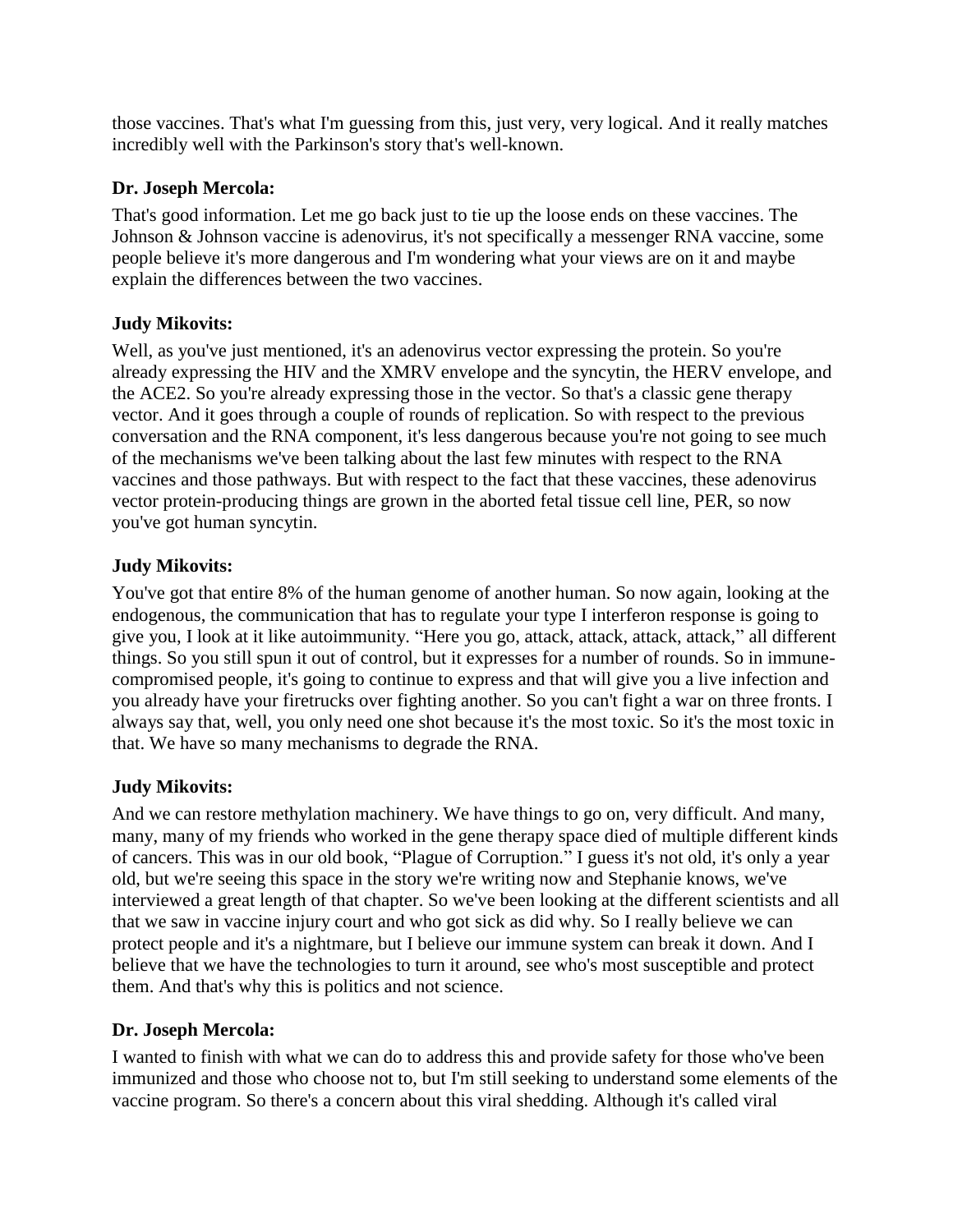shedding, it can't be viral shedding less with respect to Johnson & Johnson and AstraZeneca vaccines.

#### **Judy Mikovits:**

It's transmission, yeah. Johnson & Johnson will shed and the RNA vaccines, it's considered transmission.

### **Dr. Joseph Mercola:**

Transmission. So it's not technically shedding with the Moderna and the Pfizer.

## **Judy Mikovits:**

Right, because that's a virus term.

#### **Dr. Joseph Mercola:**

The shedding is actually the spike proteins and the spike proteins can be toxic themselves, but they can't replicate and multiply like a virus.

#### **Judy Mikovits:**

The transmission is the exosomes and exactly what you just said, replicating, multiplying, virus. Yeah. They don't do that. But again, if your exosome looks like your immune system to a virus, if that synthetic nanoparticle is a virus-like particle and they're literally self-assembling cages, you've got your synthetic nightmare.

## **Dr. Joseph Mercola:**

Yeah. So again, which vaccine do you think is the more dangerous? The adenovirus-vectored ones or the messenger RNA?

## **Judy Mikovits:**

I'm getting to be quite the politician.

## **Dr. Joseph Mercola:**

That's a good answer.

## **Judy Mikovits:**

It depends on the person you're giving it to. I think to those with chronic Lyme disease, to those with any inflammatory diseases associated with an abnormal host immune response, whether it be you pop shingles, viruses, you're that population, cancer. For those people, the most dangerous is the J & J and the AstraZeneca. Women who get Gardasil because they already have a problem with that synthetic lipid nanoparticle in Gardasil, those are the people we are seeing get the Parkinsonian shakes and those Huntington-like diseases that we've seen. And as we saw on the HighWire a few weeks ago, what is the government doing? Oh, conversion disorder. All of a sudden you're crazy again. Well, they did that to those three nurses. And this is what we see. This is the value really of that. So I think different components, but the most dangerous to the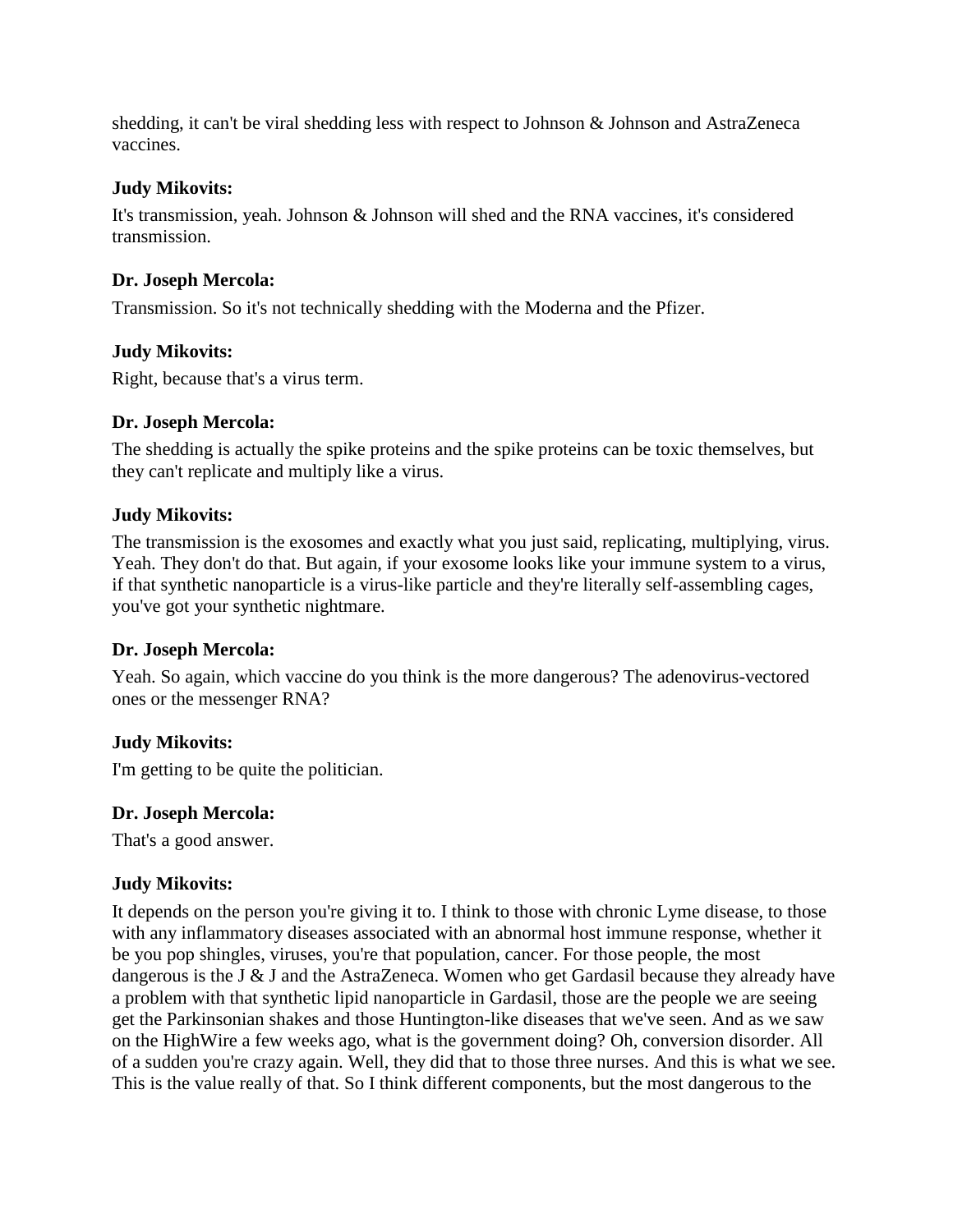population of those with existing inflammatory diseases, those who are the most susceptible to COVID. For those it's J & J, kill them quick, you only need one shot.

#### **Stephanie Seneff:**

One thing I wonder is whether the children will be more susceptible to the vaccine just because they have had so many other vaccines in their lifetime because we give so many vaccines to children these days. And all those retroviruses, whether that's going to cause them to be more likely, for example, to convert the RNA vaccines into DNA and end up with a permanent problem. I don't know if you can comment on that.

#### **Dr. Joseph Mercola:**

This is especially important because Dr. Fauci, a few weeks ago, stated that his target is to have this vaccine approved for 6 months old.

#### **Stephanie Seneff:**

It's terrifying to me. Very, very, very disturbing.

#### **Dr. Joseph Mercola:**

It's disturbing in light of the fact that they're virtually no risk. Children are not dying from this disease.

#### **Stephanie Seneff:**

It's just unbelievable. I don't understand how they can be doing this.

## **Judy Mikovits:**

Yeah, absolutely the most dangerous to the children are the RNA vaccines because we think about the whole last 45 minutes of conversation, their whole focus, their immune system is growing, growing, growing, growing. You introduce or you turn on a fire, what happens? All the mesenchymal, your stem cells that are important for growing, growing, growing, you've got to OPG, and NF-kappa B, it's called RANKL, receptor of activated NF-kappa B ligand. And that says, okay, all is calm in the immune system, go build bone, go build higher brain cells, go do the pruning with the macrophages. You can't have your macrophages clearing all the viruses. So yes, the RNA viral vaccines, and you will see those integrations. Yes, reverse transcriptase is on, it's expressed in telomeres.

#### **Judy Mikovits:**

You're growing. That's the whole idea of everything. All the brakes are off. Same thing in pregnancy. That's why we don't do anything in pregnancy because you've got to stay unmethylated in order to respond to your environment, that endogenous genome of the virome. That's your type I interferon responses. So we've messed everything up from the beginning, the balance of the Th2, you won't make Th9, the follicular stem cells,  $\left[\frac{\text{inaudible } 00:50:17}{\text{inadible } 00:50:17}\right]$ suppressed, totally on with TGF-beta. Totally on,  $\left[\frac{\text{inaudible } 00:50:22}{\text{inocoll}}\right]$ . So you don't want myelopoiesis, you want embryonic development. We're going to see the kinds of things like Down syndrome that we saw with vaccine injury. Why would you have more Rett syndrome?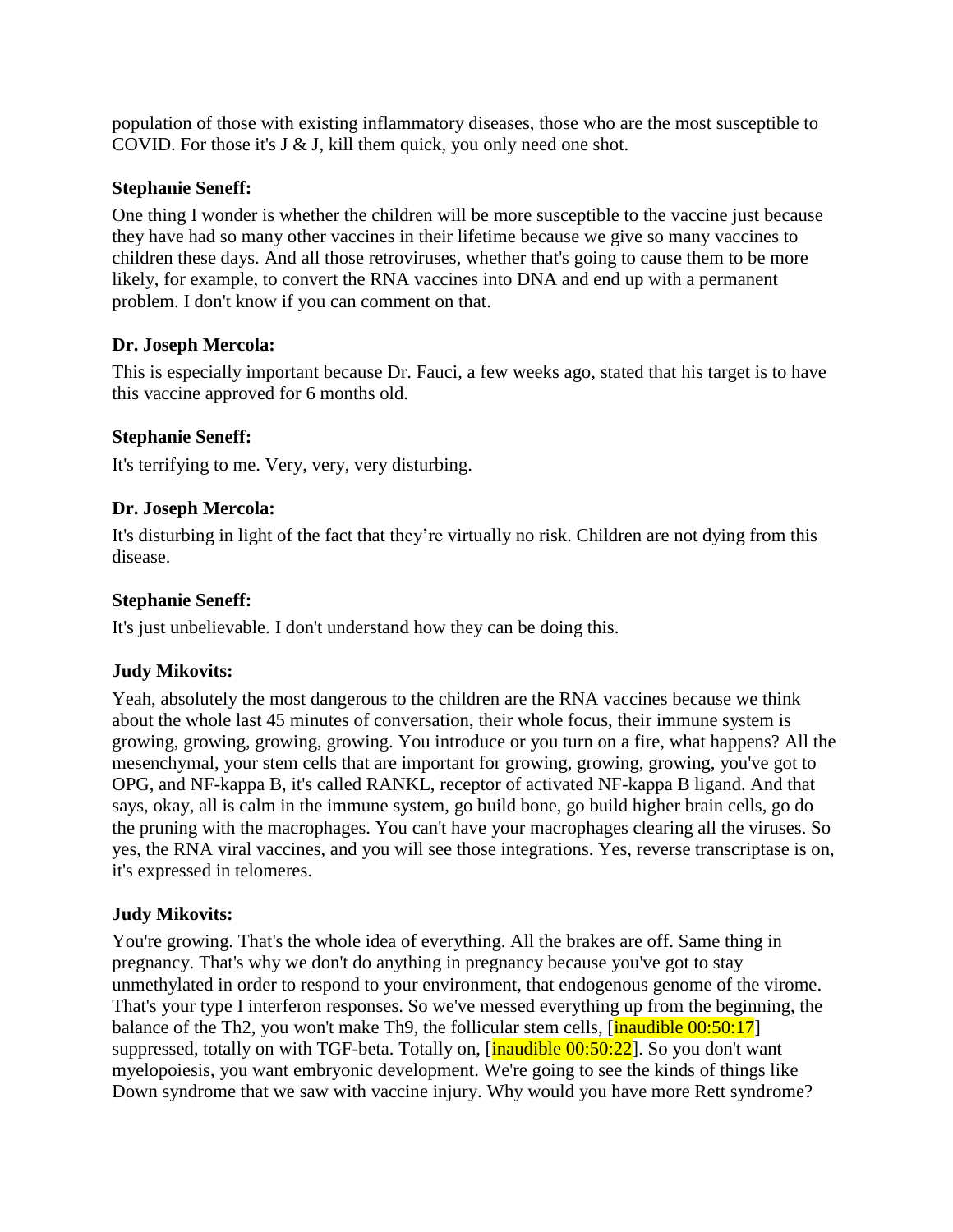That's DNA methylation in little girls who aren't appropriate. So yeah, for the kids, the worst thing in the world is the RNA vaccines.

### **Dr. Joseph Mercola:**

All right. So I would definitely like your insights as to the projections of the danger and the damage that is going to be a result from this vaccine. We've already seen close to 5,000 deaths in the VAERS database. We know clearly that the VAERS database is underreporting by anywhere from 99% to 90%, which means that 5,000 that's 50,000 to 500,000 already, six months into this mess of starting the vaccine program. So my guess is they will kill more than truly died from COVID. And then secondarily, probably more than the Germans killed in World War II. And so how many deaths and the second part of the question is, is that the biggest cause or are we really going to potentially decimate the population by its effect on fertility rates? I mean, we are below replacement numbers at this point in the United States. The only thing that's holding it up is immigration. So what are your comments on that? Judy, you can start first.

#### **Judy Mikovits:**

Again, it's a combination of everything. So you're going to see the sterility. We already saw it starting in Gardasil, in those who had injury from Gardasil. We knew those mechanisms. So now you've got to consider the kids have this as well, 12- to 15-year-olds now. That critical part of doing this in puberty is going to cause more damage. So where is your immune system susceptible in time? So I think it's the synergy of everything that's diabolical and accelerated cancers, death, death, death. I think we already see again, through that, we're seeing AML, acute myelogenous leukemia. That's a disease of 80-year-olds. We had one case of that in vaccine court in a 15-year-old girl. So younger and younger and younger cancers. Our 41-year-old daughter-in-law, colon cancer, all kinds of cancers, liver tumors, pancreatic, neuroendocrine tumors, accelerated Parkinson's-like diseases. Huntington's, Down syndrome.

#### **Dr. Joseph Mercola:**

And this will never be connected to the vaccine. Never.

## **Stephanie Seneff:**

Right. That's the sad part.

#### **Dr. Joseph Mercola:**

They'll dispute it and say it's just a coincidence.

#### **Judy Mikovits:**

Yeah. That's happened through the five we've experienced vaccine court, but that's why this has to end forever and that National Vaccine Injury Compensation Act be repealed completely and liability restored and this never happens again.

## **Dr. Joseph Mercola:**

Which lifetime is that going to be in?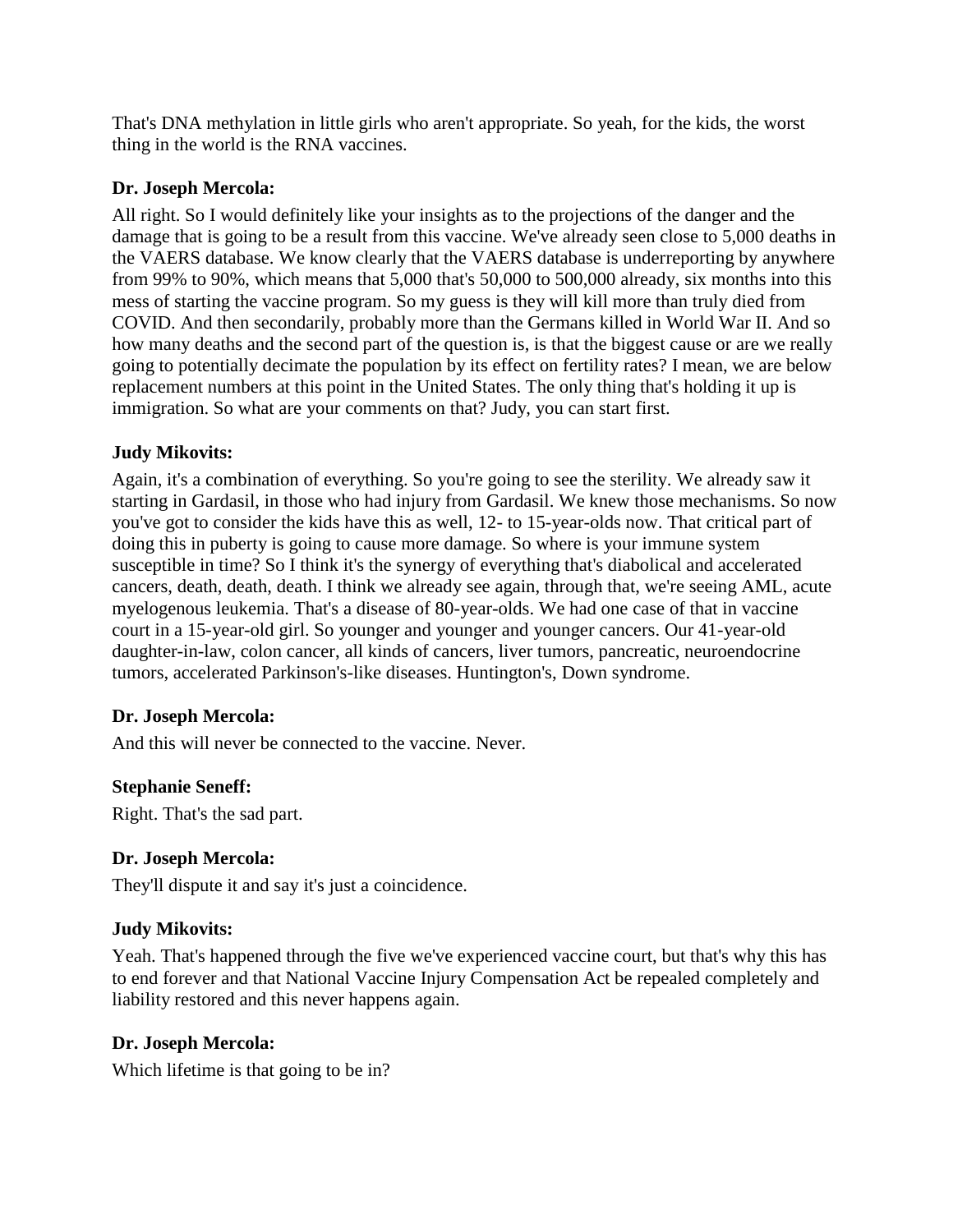You know I'm an optimist.

#### **Dr. Joseph Mercola:**

So Stephanie, what's your projections on this?

### **Stephanie Seneff:**

Similar. I mean, I think we're going to see an increase in all these autoimmune and neurodegenerative diseases, Alzheimer's, Parkinson's, ALS, that's Lou Gehrig's disease. And then all these autoimmune diseases, rheumatoid arthritis, and celiac disease, and Hashimoto's thyroiditis because this spike protein has pieces of it that are molecularly similar to many different human proteins that are associated with all these autoimmune diseases. So they're really making you make antibodies to the spike [protein] and those antibodies are going to be dangerous to cause a lot of immune diseases. And then you're going to have the spike protein itself causing damage to the brain through this mechanism I mentioned. Yeah. And then, of course, cancer comes along as well. So you've got all these awful diseases going up in prevalence. So people will be more crippled and they won't be able to think. I mean, all of these different long-term suffering kinds of living, but not sure it's worth living kind of situation. Many people are just going to be sick for a long time before they die prematurely.

#### **Judy Mikovits:**

I think it won't be sick for a long time. So we have evidence in the HTLV-1 associated myelopathy that these things go from long latency periods to in HTLV-1 you can get that disease that looks like multiple sclerosis that would have you in a wheelchair in 10 years, will have you in a wheelchair in six months. So all these other toxins combined hitting you, now it's not going to be the live and suffer forever. It's going to be suffer, as my mom did, five years and die. And she was solid as a rock when they gave her the Prevnar and then you bleed them out with Eliquis. So you have to think about, oh, we created AFib and so, oh, your heart's beat – so you're at higher risk of stroke. And then they throw that in and they bleed you out with congestive heart failure. It's similar to in COVID, you throw a mask on it and you can get  $\lceil$  inaudible 00:56:02] too and you can accelerate it because you've crippled the immune system even further. So I think it's all accelerated. So yes, all the people that already  $[{\rm crosstalk}\, 00:56:12]$ .

#### **Dr. Joseph Mercola:**

They killed your mother from Prevnar vaccine?

## **Judy Mikovits:**

Prevnar and flu shot on the same day. It was right after I got out of jail and she didn't want to bother me so they bullied her into it. And then she died in 2019. She got a horrible paralysis. Six months she was sick from that shot and nobody told me because as she said, I had enough trouble there. So this is the kind of damage these iatrogenic – and of course, we've seen this, it's just accelerated. Every one of us has experienced that in our families, in our patient population this 30-year plague of corruption with respect to AIDS. It's just, "Hey, wait a minute, you don't have to die with an HIV infection." We knew that 6% of the country is asymptomatic for the XMRVs, for the gammaretroviruses and all the other garbage Borrelia, Babesia, mycoplasma,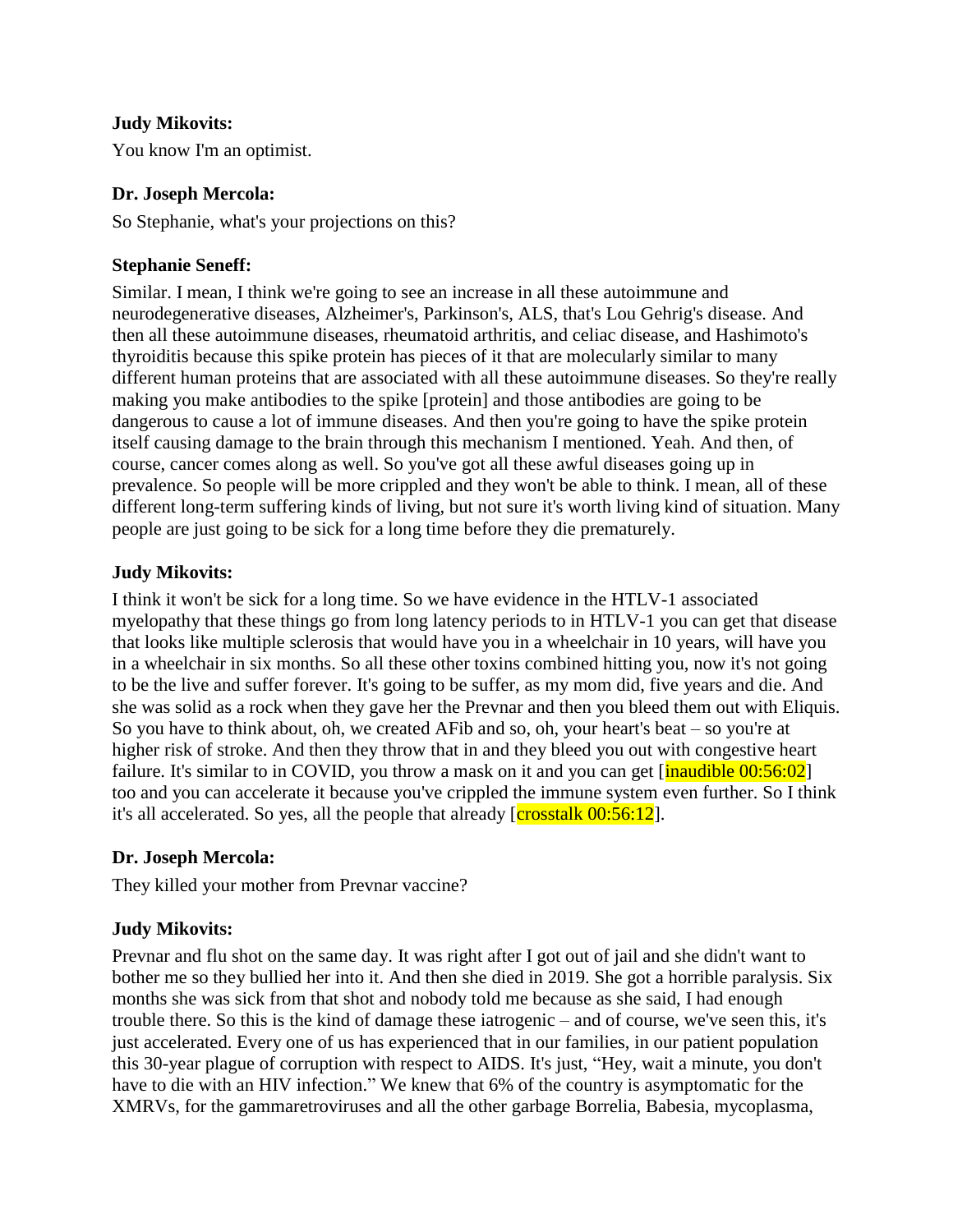mold and these shots. So let's just accelerate the immune dysfunction by totally crippling it in one shot. This is the kill switch for those they injured. And yes, as Stephanie said, the kids who are higher vaccinated, they're ticking time bombs. They've got all this right there and their healthy immune system so let's just put them in masks, isolate them, and then go ahead and inject them with that time bomb and accelerate their aging in death and blame it on whatever.

## **Dr. Joseph Mercola:**

Okay. All right. So thank you for sharing all the information about the current vaccines and now we want to add some hope, enlightenment, and encourage people. We've got the population divided into essentially two groups, pretty much equal, but clearly, it appears the majority have been vaccinated. So there are two strategies, one is for those who haven't vaccinated and second for those who haven't been and are exposed to people who have been, which is going to be virtually impossible to do. You're not going to be able to avoid them because it's the majority of people out there. So what can we do? From my perspective, one of the most important things to do is build up your innate immune system. So become metabolically flexible and optimize your diet, use time-restricted eating to move yourself to eating within a six to eight-hour window. Avoid all vegetable oils, avoid processed foods, make sure your vitamin D level is optimized.

## **Dr. Joseph Mercola:**

These are all things that can upregulate your innate immune system which is every bit, if not more important as your adaptive immunity, the ability to create antibodies, which these vaccines purport to do. But what do we do against the toxicity? In Stephanie's paper, she discusses the strategy of optimizing autophagy to digest and remove these spike proteins. So I'm wondering if you can comment on that, because I think it's a really vital or important approach if it works and you can do that by fasting, by using time-restricted eating and also by using exposure to a hightemperature sauna, can all activate autophagy. So I want your opinion on that and then other items that we can do to protect those who haven't been vaccinated and those who are exposed to this so-called shedding for people who have been vaccinated.

## **Stephanie Seneff:**

Well, I'm really big on sulfur. And so eating a lot of sulfur-containing foods is important. And I think eating a lot of herbs and spices because they have a lot of interesting molecules that will help to keep your mitochondria healthy. I think you need to keep your mitochondria healthy and you need to keep your lysosomes healthy. The organelles that digest food inside your cell, both of them, the mitochondria and the lysosomes are really important for mitochondrial health and for the ability to clear cellular debris, which includes these spike proteins for example. You need to be able to break these things down. And the sauna's good, keeping your food in a narrow time window, eating absolutely only certified organic. When you go shopping at the grocery store, look for that certified organic label, non-GMO is not enough.

## **Stephanie Seneff:**

You need to minimize your glyphosate exposure. You need to stay away from cities and highways because I think there's glyphosate in the air in those places. And in fact, a study in Brazil showed that there was higher levels of glyphosate in the nanoparticles in the air in the city compared to the nanoparticles in the air in the areas where they were growing foods using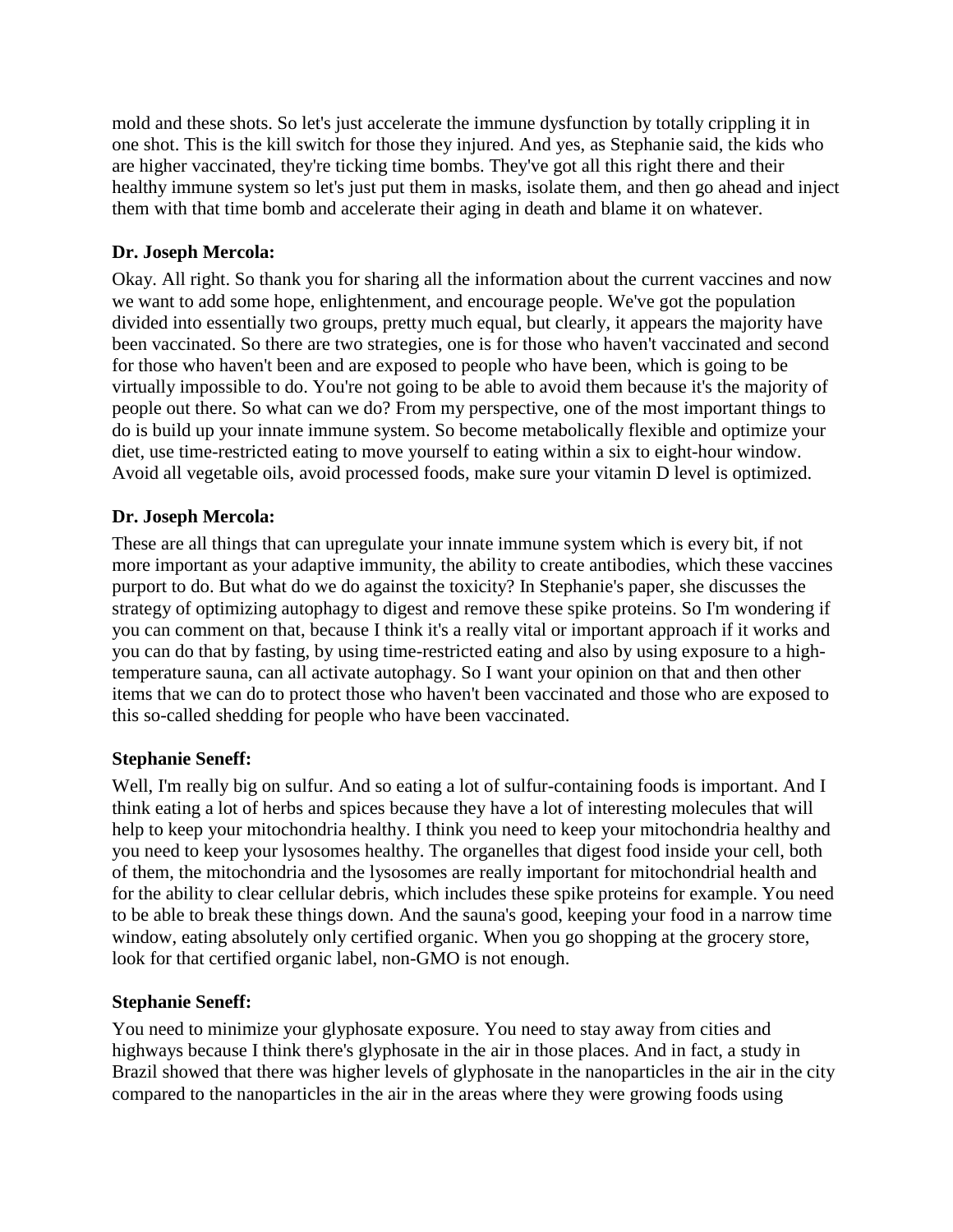glyphosate. So in other words it's concentrating in the cities and I think that's because they're putting the glyphosate into the biofuels. Brazil is very big on bioethanol. And I think that the glyphosate is getting into the air on the highways in the cities. And I think that's a contributor to COVID-19 because the glyphosate is disrupting the lungs' immune system and that's what's critical. The innate immune system in the lungs is absolutely critical for being able to keep that virus at bay. So sulfur-containing foods, certified organic foods, and sunlight. Sunlight is a big part of what I push for. I also like Epsom salt baths and the use of hot water. I love to take a really, really hot bath with Epsom salts. And I think that is a very effective program for helping to get sulfate in particular into your system.

## **Dr. Joseph Mercola:**

Okay. Well, thank you for that. And then Judy, your take now.

#### **Judy Mikovits:**

Yeah. Fabulous. Everything she said I agree with completely. Interesting, we just drove back from Yuba City. I'm in Ventura. That's a seven-hour drive through the Dust Bowl. So that's that alveolar macrophages Stephanie just said in the lungs. So everything both of you said is correct. And I'm going to add the one thing that probably in this world only I can say, is never get another shot. We knew the flu shot would drive the disease. It's the combinations. With the flu shots, old people get them and they're like, oh, I'm fine. Now you have to think that's a ticking time bomb sitting there in every cell. So never get another vaccine. Yes, as Stephanie and you just said, go in all of your medicine, be very careful about what drugs you're taking that compromise your immune system, enhance your immune system.

#### **Judy Mikovits:**

For instance, if you have to take blood pressure medicine and I'm not a practicing physician, I'm just saying what I do in my own home. My husband has COPD (chronic obstructive pulmonary disease), that means by definition he's not functioning with his alveolar macrophages, are choked out. So he takes a budesonide inhaler, which we all know works in this disease. And we do everything we just said, but he cannot get another shot because when I first met him, he had this COPD from a bacterial lung infection and his doctor would say, "Oh yeah, you, you have to get Prevnar because you're more susceptible to lung disease. No, the answer is don't hyper-immune activate. Don't eat GMO. Don't ingest it and don't inject it. And on your skin, don't put it on your skin. Don't use toxic  $[\text{inaudible } 01:04:03]$ , that's your immune system.

## **Judy Mikovits:**

Use essential oils, use tea tree oils, use antimicrobials. I just attended the ozone therapy meeting. Dr. Sherri Tenpenny and I got back from Dallas a week or so ago. And we're adding the immune system, ozonated balms and creams, cannabis balms and creams. Normalize that skin that is your immune system. Sunlight, everything. I tell everybody we know how to fix this. AIDS is not HIV. It was in the '80s. In the '80s HIV caused AIDS. Now it doesn't because we keep the immune suppression for people, steroids, and natural products. So at every level, we can fix this. So as you mentioned, autophagy, yes, it's a metabolic process where starvation because you gobble up all that synthetic stuff and the sick cells. So you help your natural killer cells only gobble up sick cells and virus-infected cells and cancer cells.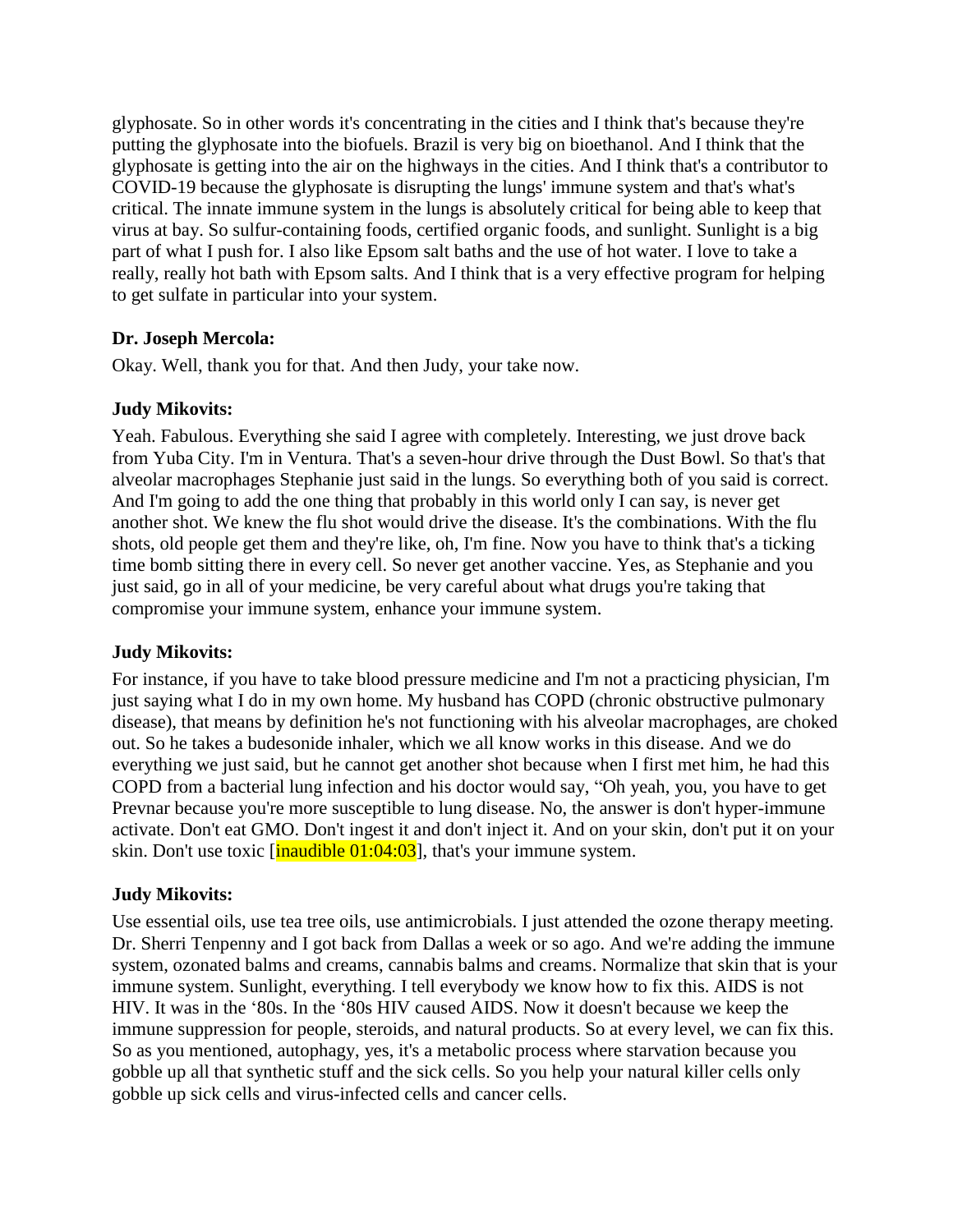Well, the vaccine is going to look like a virus infecting your cells because that's that signal, the Poly(I:C). All you need is that signal in the RNA. So again, you can induce autophagy, strengthen your natural killer cell component with everything we've said here and only eat certain times. I do the intermittent fasting so I came home with my XMRV infections on fire, my inflammatory pathways because I was taking in all that dust driving through the farm fields from Ventura to Yuba City. So this morning I could hardly stop coughing before I got on this because I already have the lung disease because it goes all the way back to our books. We know that Tony Fauci infected all the lab workers, contagious cancer, contagious Ebola, contagious HIV, and XMRVs. So there you go. But we know how to fix it. We cured AIDS. The hope is we've already solved this. Stephanie, you, I, we've been looking at these patients for the last 15 years in my case, in your cases a lot longer. So we know antidotes, quercetin, luteolin, and silymarin, type I interferons. We can get those in nasal sprays. We can enhance our-

#### **Dr. Joseph Mercola:**

Can you hold on there because that's sort of your specialty since you've been studying it for so long? Talking about the gamma interferon type I, so what is the dose, where do you get it and what is the-

## **Judy Mikovits:**

[crosstalk 01:06:56] for interferon.

### **Dr. Joseph Mercola:**

Oh, you're coming out with one soon?

## **Judy Mikovits:**

I said I'm talking alpha.

## **Dr. Joseph Mercola:**

Oh, alpha. I'm sorry.

## **Judy Mikovits:**

Type I, gamma is on the other.

## **Dr. Joseph Mercola:**

So the type I alpha interferon, when is it appropriate to use in someone who's been vaccinated, or is it only when they're having symptoms? If they're asymptomatic it's not necessary, or what would your recommendation be?

## **Judy Mikovits:**

I mean, strengthening in your type I interferon pathways, you can do that with cannabinoids. You can do it with a nasal spray if you already have defects, if you already have an ongoing infection, like say a temperature of 99 [degrees Fahrenheit], if you have COPD like me where the definition of myelopoiesis is you activate that endogenous virome, you activate latent viruses, in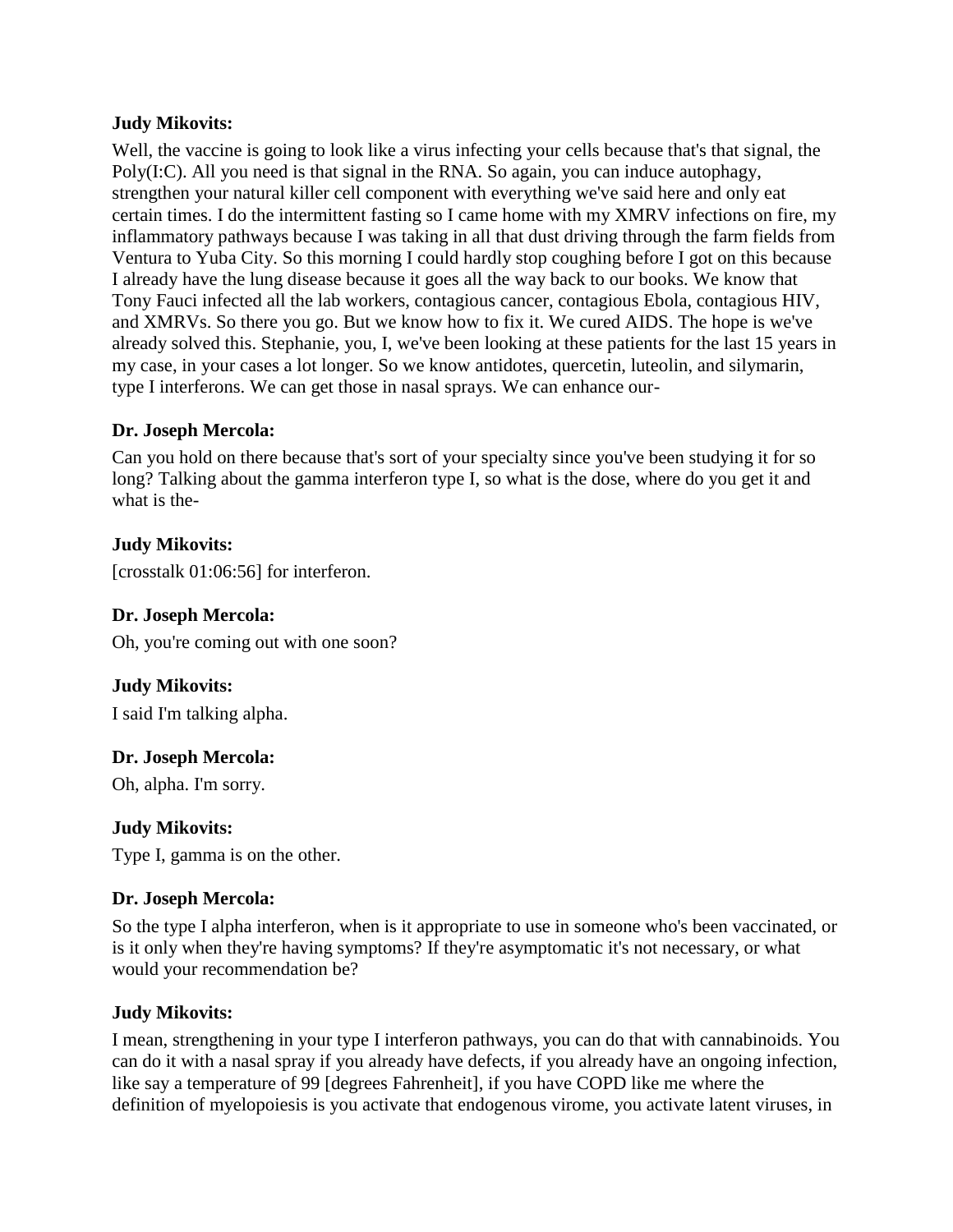my case, the XMRVs, having HIV right now. I didn't get that one from the lab. So the type I interferon pathway, yes, I use this spray called Paximune developed by Joe Cummins, who actually has Parkinson's right now because we know those of us who work around these viruses, that's the nosocomial spread. So I can keep myself well by that combination. So Paximune, P-A-X-I-M-U-N-E, it's one of these things sold by doctors. And again, you can use other natural products to upregulate your type I interferon pathway. Ampligen, you remember very well Ampligen from... I forgot the name of the company, but I talked 15 years ago. I said, "Make a nasal spray." But of course just a nasal spray and saline. You can stimulate the type I interferon pathways in your mucosal surfaces. On the skin, a cannabis balm on the skin. And if you ozonate that, that'll break apart the lipid particles.

## **Dr. Joseph Mercola:**

Would it be better if it was nebulized with the nebulizer or would that break apart the protein particles?

## **Judy Mikovits:**

You could do both. You could do both, but I'm not good enough at nebulization. I've done more formulations on balms in my lifetime. So ingesting, protect all your mucosal surfaces with a different always low dose. That's what happened with the interferons in the 1980s. So it's the combination of applying low dose interferons, stimulating your own immune system. Using silymarin or milk thistle in the liver could keep those liver macrophages clearing and use natural things like dexamethasone peptide to block the interaction. So this is what we've done our entire lives. It's just that they use the drugs, either the synthetic drugs, the herbal drugs they wouldn't let us use, the herbal support of the immune system, but we've done it over and over again. Again, we know nobody gets HIV/AIDS. They get pre-exposure prophylaxis, they get low dose of things that silence the expression, keep their viruses dormant, and then at the same time strengthen the immune system.

## **Judy Mikovits:**

But we know if you vaccinate at all, even if you're on anti-HIV drugs to keep the transcription down, you'll get AIDS anyway. So there's a lot going on that we don't understand. So for me, the single most important thing I can tell everybody is the way those of us who have these diseases associated with dysregulation, remember it's acquired immune dysfunction and it accelerates every time you add an immune activation event. So if the entire world never again took another shot, even the most susceptible populations, they could stay well. And there are simple solutions as you've just said, and we've been developing them for four decades. We know how to do it, but we got to get the corrupt FDA (Food and Drug Administration) out of the way because they won't us stay well.

## **Judy Mikovits:**

But for healthy people, never get another shot. If you got the first vaccine, don't get the second one. Don't let them scare you into a booster, strengthen your immune system. Booster, booster, booster. We knew they were going to drive it with the flu vaccine in the wrong time. We see the commercials. If you can stand to turn on the TV, Gardasil, Gardasil, Gardasil. We saw the damage on the combination. They don't give a seventh-grader just Gardasil, they give them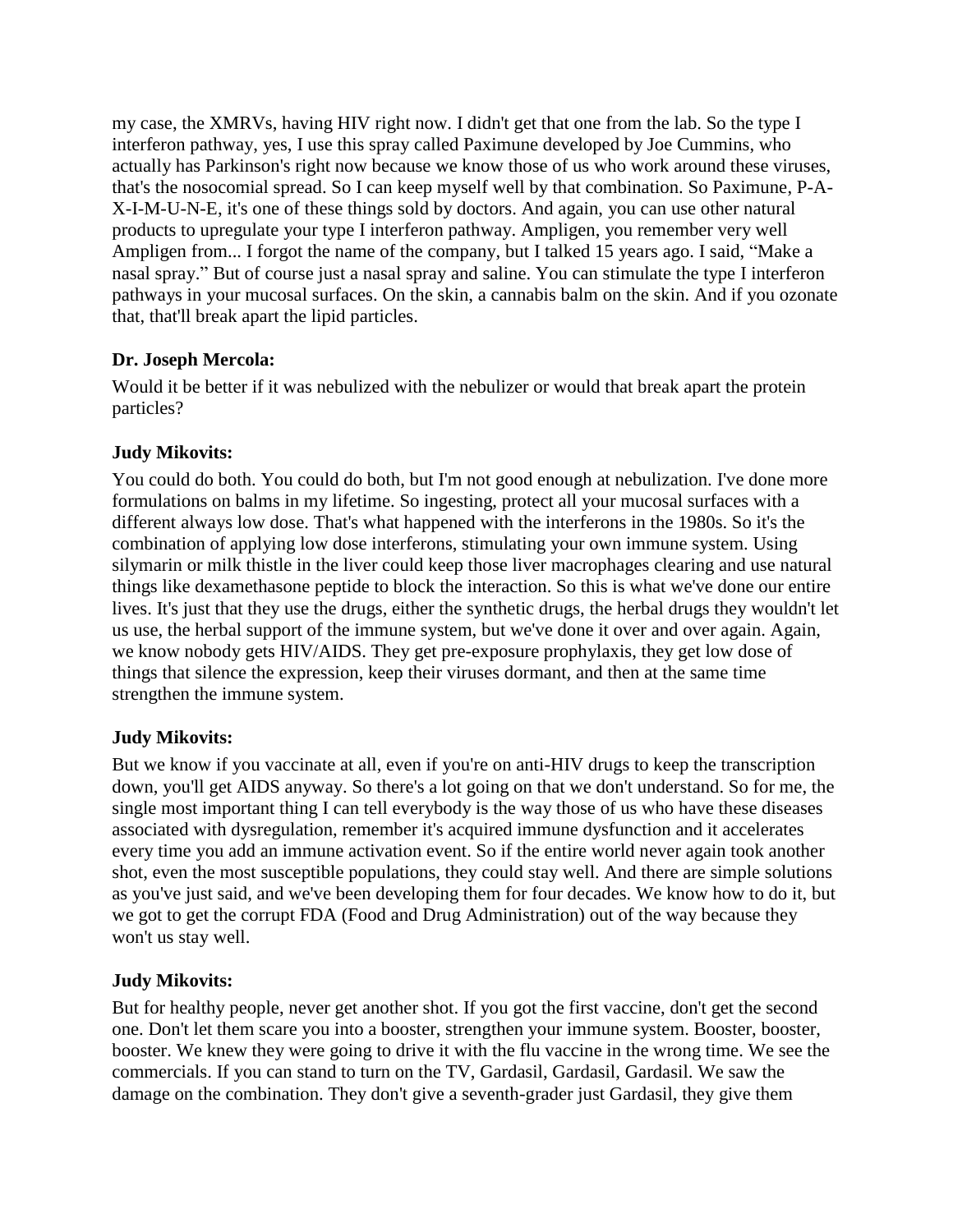DTaP. They sometimes give them MMRs. It depends on the state. So we really have to say, "No more shots" because they're the single biggest toxin to anyone and immune dysregulator.

## **Dr. Joseph Mercola:**

I couldn't agree more and in fact, to talk about turning on the commercials, I know I don't watch TV, and many people watching this do, but I am told that the federal government has paid somewhere between \$3 and \$4 billion to advertise these vaccines. So it's a free marketing tool for the drug companies, which Pfizer alone is estimated to make almost \$30 billion this year from these vaccines. There's nothing to say about the newer vaccines for the variants that are going to come out just like the flu vaccines and the booster. So the key messages here, you just got to avoid these vaccines and share with your friends and family who are in the vaccinehesitant group, still deciding this information and the information we had last week with Dr. Seneff's interview and the paper she wrote. So there's more than enough scientific evidence to support this position. More than enough.

#### **Dr. Joseph Mercola:**

And we need to exercise the precautionary principle. So thank you to both so much for joining us this week and helping us take a deeper dive into understanding why we need to stay away from these vaccines and the specific details so people can vigorously and correctly defend themselves against those who might think otherwise. So, Judy, we'll be connecting again very soon for your new book, "Ending Plague," which comes out very soon. So look forward to that. And with your mentor, Frank Ruscetti, I love that guy. You talk about him so much. He is such a delight to read. He's really good.

## **Judy Mikovits:**

He's an amazing, interesting, fun man. And it's interesting, Stephanie and I have to talk to each other because it got delayed a little bit because I simply haven't had time to finish and every day we learn more. So it's like, wait a minute, I've had that to the part of that.  $\frac{1}{\cos\theta}$  [crosstalk 01:13:53]. It's like, oh no, and then  $[\text{inaudible } 01:14:01]$  more information on type I interferon. This is going to be a really fun book.

#### **Dr. Joseph Mercola:**

Yeah. That's why I never wanted to write a book and I've wound up writing almost 20 of them just because it changes all the time. It's always changing. So anyway, thank you. We look forward to reconnecting and people are going to love this. Now, just as a final caution, I'm going to say this at the beginning too. There's so much information here. It's just like trying to drink from a fire hydrant. There's no way unless you're a superhuman being that you could have learned and digested everything that was said. You've got to watch this, not once, not twice, at least three times, and maybe four or five. And don't speed it up. Normal speed or even lower. So that will give you the ammunition. You need to defend your position and help convince others that they do not want to take this vaccine. So thanks, everyone. We'll be back soon.

#### **Stephanie Seneff:**

Thank you.